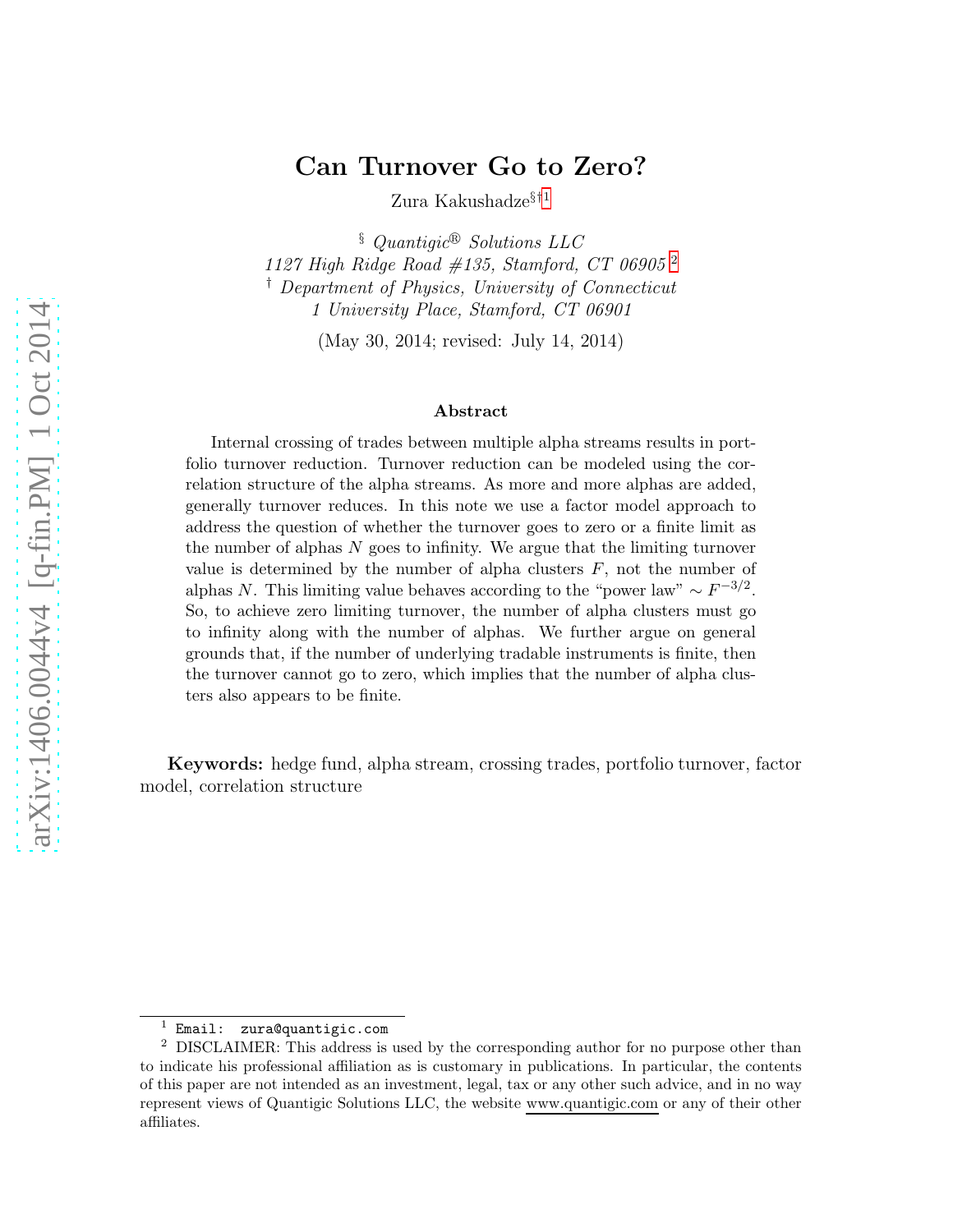### 1 Introduction and Summary

When multiple alpha streams are traded on the same hedge fund platform, if the execution platform allows this, it makes sense to cross trades between different alpha streams thereby saving on transaction costs.<sup>[3](#page-1-0)</sup> When internal crossing is employed, portfolio turnover is reduced.

As more and more alphas are added, generally the percentage of the dollar turnover with respect to the total dollar investment – which percentage we refer to simply as "turnover" – is expected to decrease. The more correlated the trades are, the more correlated the alphas are, and the more correlated the trades are, the lower the internal crossing is expected to be. Therefore, while turnover reduction is not necessarily a simple  $(e, q, \text{linear})$  function of alpha correlations, it is clear that it is somehow related to them, so one can try to model turnover reduction based on alpha correlations. In (Kakushadze, 2014a) a spectral model of turnover reduction based on the alpha correlation structure was proposed using principal component analysis of the alpha correlation matrix. A simplified version of this model was used in (Kakushadze and Liew, 2014) to argue that when the number of alphas is large, the portfolio turnover has a non-vanishing limit.

In this note we use a factor model approach – as *complementary* to the principal component approach of (Kakushadze, 2014a) – to address the question of whether the turnover goes to zero or a finite limit as the number of alphas  $N$  goes to infinity. We argue that the limiting turnover value is determined by the number of alpha clusters  $F$ , not the number of alphas  $N$ . This limiting value behaves according to the "power law"  $\sim F^{-3/2}$ . So, to achieve zero limiting turnover, the number of alpha clusters must go to infinity along with the number of alphas. We further argue on general grounds that, if the number of underlying tradable instruments is finite, then the turnover cannot go to zero, which implies that the number of alpha clusters also appears to be finite. The large N limit (Kakushadze and Liew, 2014), (Kakushadze, 2014a) plays an important simplifying role in our discussion.

The remainder of this paper is organized as follows. Definitions are in Section 2. We discuss a factor model approach for alpha streams in Section 3. In Section 4 we briefly review the spectral model of turnover reduction of (Kakushadze, 2014a). In Section 5 we use the factor model approach of Section 3 to study what happens to the turnover in the large  $N$  limit, including the effects of the alpha clusters, specific risk, off-diagonal elements of the factor covariance matrix, and style and general nonbinary risk factors on the turnover. In Section 6 we discuss a practical application of our results in Section 5. In Section 7 we discuss methods for estimating lower

<span id="page-1-0"></span><sup>3</sup> An illustrative discussion of internal crossing and its benefits can be found in (Kakushadze and Liew, 2014). A spectral model of turnover reduction, which we discuss in this note, was recently proposed in (Kakushadze, 2014a). For a partial list of hedge fund literature, see, e.g., (Ackerman et al, 1999), (Agarwal and Naik, 2000a, 2000b), (Amin and Kat, 2003), (Asness et al, 2001), (Brooks and Kat, 2002), (Brown et al, 1999), (Chan et al, 2006), (Edwards and Caglayan, 2001), (Edwards and Liew, 1999a, 1999b), (Fung and Hsieh, 1999, 2000, 2001), (Kao, 2002), (Liang, 1999, 2000, 2001), (Lo, 2001), (Schneeweis et al, 1996).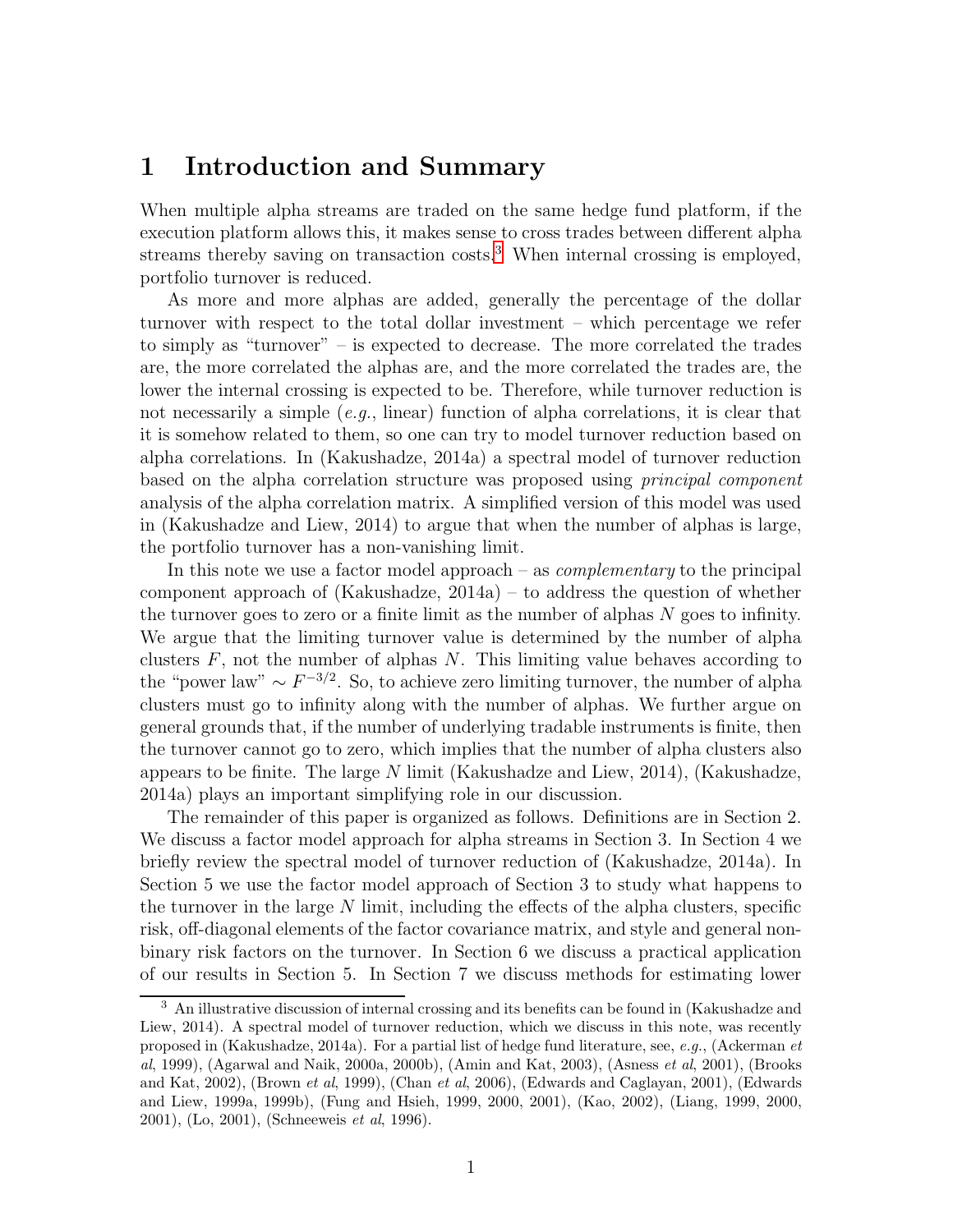and upper bounds for the number of alpha clusters. In Section 8 we further argue – this is a non-rigorous "theorem" of sorts – on general grounds that, if the number of underlying tradable instruments is finite, then the turnover cannot go to zero, which implies that the number of alpha clusters also appears to be finite. Our main result is given by Eqns. [\(29\)](#page-7-0) and [\(83\)](#page-15-0), and the "theorem" in Section [8.](#page-17-0)

## <span id="page-2-3"></span>2 Definitions

We have N alphas  $\alpha_i$ ,  $i = 1, ..., N$ . Each alpha is actually a time series  $\alpha_i(t_s)$ ,  $s = 0, 1, \ldots, M$ , where  $t_0$  is the most recent time. Below  $\alpha_i$  refers to  $\alpha_i(t_0)$ .

Let  $C_{ij}$  be the covariance matrix of the N time series  $\alpha_i(t_s)$ . Let  $\Psi_{ij}$  be the corresponding correlation matrix, i.e.,

$$
C_{ij} = \sigma_i \ \sigma_j \ \Psi_{ij} \tag{1}
$$

where  $\Psi_{ii} = 1$ .

In the papers (Kakushadze and Liew, 2014) and (Kakushadze, 2014a) it was argued that in the large N limit the turnover does not necessarily go to zero and can go to a finite limit depending on the structure of the correlation matrix.[4](#page-2-0) Our goal in this paper is to address the following question: What would make the turnover go to zero in the large  $N$  limit?

## 3 Factor Model

Generally, the covariance matrix  $C_{ij}$  can have the following undesirable properties. First, it can be (nearly) degenerate. Second, it may not be positive (semi-)definite.

Near degeneracy is caused by alphas that are almost 100% correlated or anti-correlated and can be cured by simply removing such "redundant" alphas.<sup>[5](#page-2-1)</sup> However, in practice, near degeneracy is usually caused by the fact that  $M < N$  (in fact, in most practical applications  $M \ll N$ ) and only M eigenvalues of  $C_{ij}$  are non-zero, while the remainder have "small" values, which can be positive or negative. These small values are zeros distorted by computational rounding.<sup>[6](#page-2-2)</sup> In such cases, the solution is not to remove any alphas (as they are not necessarily "redundant"), but to deform the covariance matrix so it is positive-definite. One such deformation

<span id="page-2-0"></span><sup>4</sup> Caveats and limitations of modeling internal crossing and turnover reduction using the correlation matrix were discussed in (Kakushadze and Liew, 2014) and (Kakushadze, 2014a), so we will not repeat them here.

<span id="page-2-1"></span><sup>5</sup> See (Kakushadze, 2014a) for a more detailed discussion.

<span id="page-2-2"></span> $6$  Actually, this assumes that there are no N/As in any of the alpha time series. If some or all alpha time series contain  $N/As$  in non-uniform manner and the correlation matrix is computed by omitting such pair-wise  $N/As$ , then the resulting correlation matrix may have negative eigenvalues that are not "small" in the sense used above, i.e., they are not zeros distorted by computational rounding. The deformation method mentioned below can be applied in this case as well.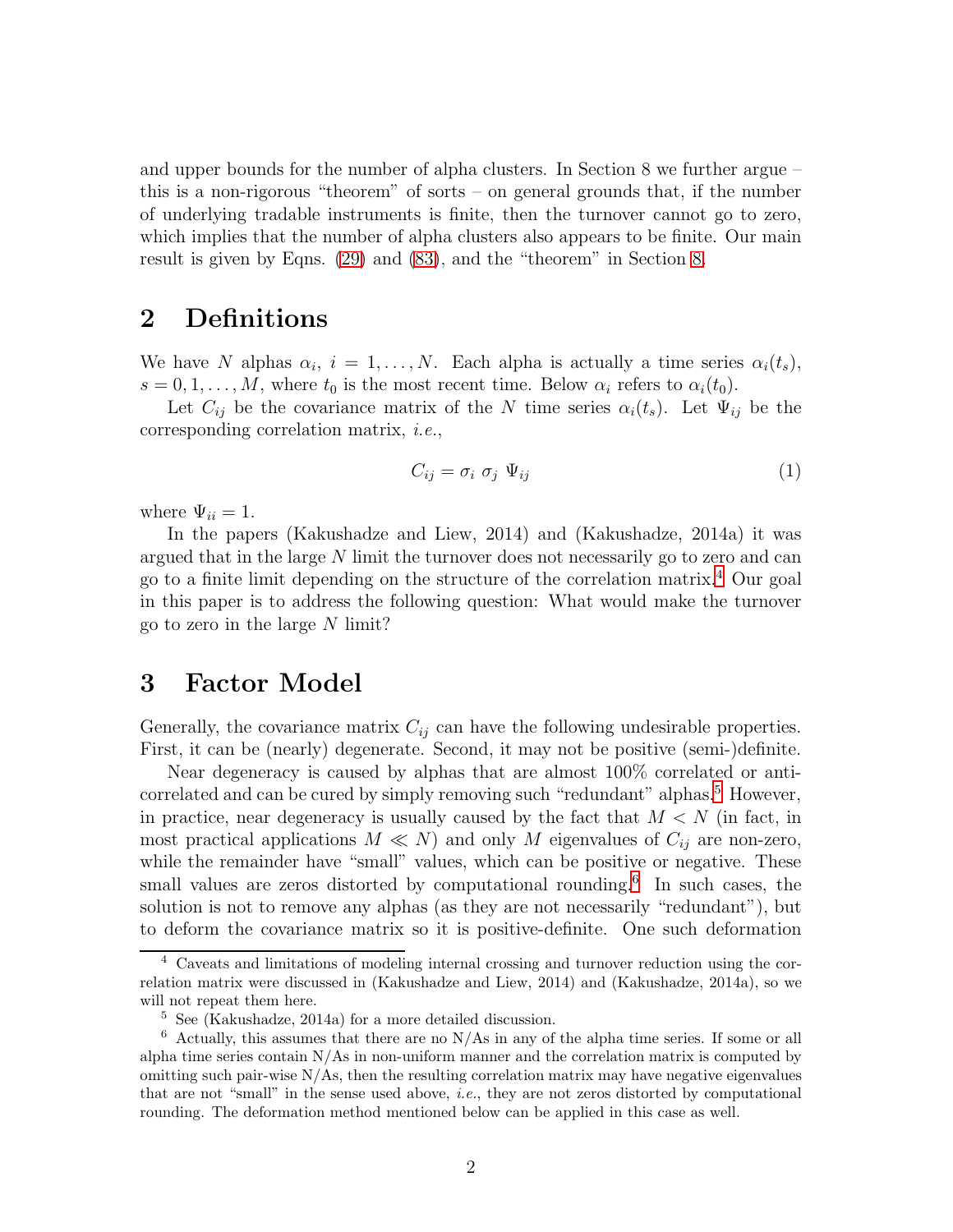based on (Rebonato and Jäckel, 1999) was discussed in (Kakushadze, 2014a) (see Subsection 3.1 thereof). Another, perhaps more commonly used method,<sup>[7](#page-3-0)</sup> is to employ a factor model approach.

The aforementioned issue arising when  $M < N$  conceptually is the same as the problem of modeling risk of a portfolio consisting of a large number  $N<sub>S</sub>$  of stocks.<sup>[8](#page-3-1)</sup> Unless the number  $M<sub>S</sub> + 1$  of observations in the corresponding time series is large compared with the number of stocks, the covariance matrix based on such time series is not expected to be very stable. Furthermore, if  $M_S < N_S$ , as above, the correlation matrix is degenerate. One way to circumvent this problem in the case of stocks is that one builds a factor model, where instead of  $N<sub>S</sub>$  stocks one deals with  $F_S$  risk factors, where  $F_S \ll N_S$  and  $F_S \lesssim M_S$ .

The same can be done with alphas. Instead of N alphas, one deals with  $F \ll N$ risk factors and the covariance matrix  $C_{ij}$  is replaced by  $\Gamma_{ij}$  given by

$$
\Gamma \equiv \Xi + \Omega \Phi \Omega^T \tag{2}
$$

$$
\Xi_{ij} \equiv \xi_i^2 \; \delta_{ij} \tag{3}
$$

where  $\xi_i$  is the specific risk for each  $\alpha_i$ ;  $\Omega_{iA}$  is an  $N \times F$  factor loadings matrix; and  $\Phi_{AB}$  is the factor covariance matrix,  $A, B = 1, \ldots, F$ . I.e., the random processes  $\Upsilon_i$ corresponding to  $N$  alphas are modeled via  $N$  random processes  $z_i$  (corresponding to specific risk) together with F random processes  $f_A$  (corresponding to factor risk):

$$
\Upsilon_i = z_i + \sum_{A=1}^{F} \Omega_{iA} f_A \tag{4}
$$

$$
\langle z_i, z_j \rangle = \Xi_{ij} \tag{5}
$$

$$
\langle z_i, f_A \rangle = 0 \tag{6}
$$

$$
\langle f_A, f_B \rangle = \Phi_{AB} \tag{7}
$$

$$
\langle \Upsilon_i, \Upsilon_j \rangle = \Gamma_{ij} \tag{8}
$$

Instead of an  $N \times N$  covariance matrix  $C_{ij}$  we now have an  $F \times F$  covariance matrix  $\Phi_{AB}$ , which is much more stable than  $C_{ij}$ .

One approach to constructing a factor model for alphas is to have  $F_{style}$  style risk factors and  $F_{cluster}$  cluster risk factors. In the case of stocks, cluster risk factors are usually referred to as industry risk factors. Since here we are dealing with alphas, we will refer to such risk factors as cluster risk factors. Generally, clusters can be thought of as groupings of alphas based on some similarity criteria, which to a large extent boil down to how closely alphas are correlated with each other, albeit such similarity criteria need not be (but can be) based on sample correlation matrix – see below. On the other hand, style risk factors are not based on any similarity criteria; instead, they are based on some estimated (or measured) properties of alphas – thus,

<sup>7</sup> More commonly used in the case of stocks, that is.

<span id="page-3-1"></span><span id="page-3-0"></span><sup>8</sup> The high-level math formalism is the same, albeit details are different (Kakushadze, 2014b).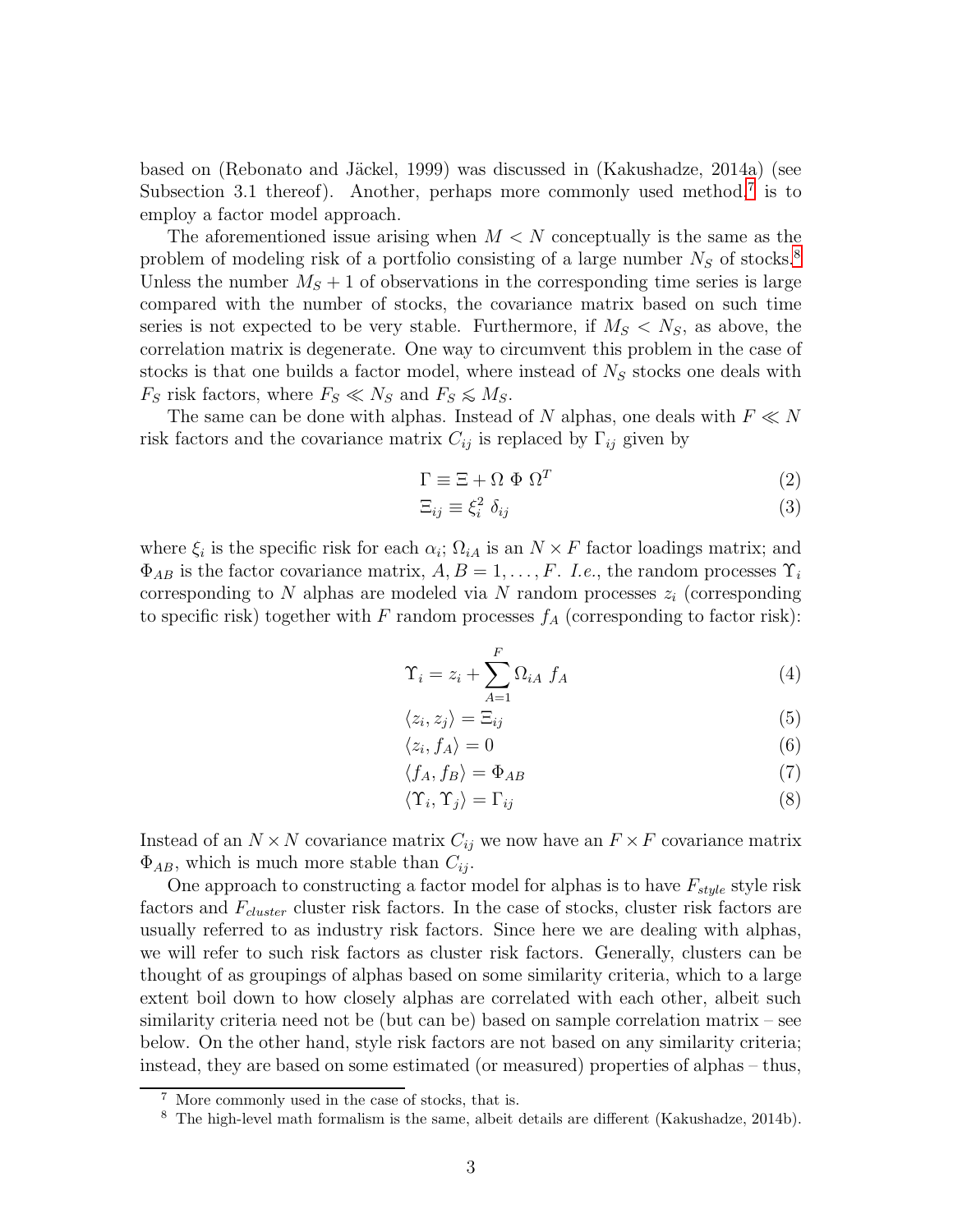in a given cluster we can have alphas with vastly different values of a given style factor. In the case of alphas, the following style factors a priori appear possible, at least when the underlying tradables are stocks: 1) volatility, 2) turnover, and 3) momentum. Another (perhaps more difficult to implement) style factor one may wish to consider is capacity, *i.e.*, how much capital each alpha can absorb. One may also wish to add other style factors depending on how alphas are constructed, etc.[9](#page-4-0)

In the case of stocks, cluster factors are (usually) based on industry classification. In the case of alphas, one can use a taxonomy of alphas, *i.e.*, one classifies alphas according to how they are constructed – if the required data is available, that is. Out of thousands of alphas one may construct, many are very similar to each other by construction. It is then clear that this similarity makes them more correlated, just as stocks belonging to the same industry are more correlated. [10](#page-4-1) Just as in the case of stocks, it therefore makes sense to treat clusters as risk factors and model correlations between alphas based on such risk factors as opposed to computing them directly based on a large number  $N$  of the time series corresponding to individual alphas. Note that a bonus of the factor model approach is that the matrix  $\Gamma_{ij}$  is automatically positive-definite if all  $\xi_i$  are non-zero and the factor covariance matrix is positive-definite (albeit this condition can be relaxed).

### 4 Spectral Model

In the paper (Kakushadze, 2014a) we discussed a spectral model of turnover reduction, which suggests that the behavior of the turnover in the large N limit can be approximated as follows:[11](#page-4-2)

$$
T \approx \rho_* \sum_{i=1}^{N} \tau_i |w_i|
$$
\n(9)

where (the modulus  $|\cdot|$  stands for the absolute value of the sum)

<span id="page-4-3"></span>
$$
\rho_{*} \equiv \frac{\psi^{(1)}}{N\sqrt{N}} \left| \sum_{i=1}^{N} V_{i}^{(1)} \right| \tag{10}
$$

<span id="page-4-0"></span><sup>9</sup> For a discussion of a general framework for alpha factor models, see (Kakushadze, 2014b).

<span id="page-4-1"></span><sup>&</sup>lt;sup>10</sup> Conversely, if it were the case that  $M \gg N$ , high (anti-)correlations of alphas in the sample correlation matrix would imply their similarity. However, in practice we have  $M < N$  and, in fact,  $M \ll N$ , so deducing similarity from the sample correlation matrix is not as straightforward. There exist (typically, proprietary) algorithms for building binary clusters based on the sample correlation matrix and/or its principal components. Such clusters generally are expected to inherit, at least to a large extent, the usual out-of-sample instability of the off-diagonal elements of the sample correlation matrix. However, in cases where the detailed information about how alphas are constructed is not available – e.g., the only data available could be the position data, *i.e.*, vectors of desired holdings to achieve by some times  $T_1, T_2, \ldots$  – then such algorithms might come handy.

<span id="page-4-2"></span><sup>&</sup>lt;sup>11</sup> Let us note that, in the paper (Kakushadze, 2014a), Eq. [\(10\)](#page-4-3) below was obtained by observing that in the context of the spectral model the largest eigenvalue of  $\Psi_{ij}$  has the leading contribution to T in the large N limit. If other contributions are not suppressed, then  $(10)$  can be thought of as an approximate lower bound for turnover reduction.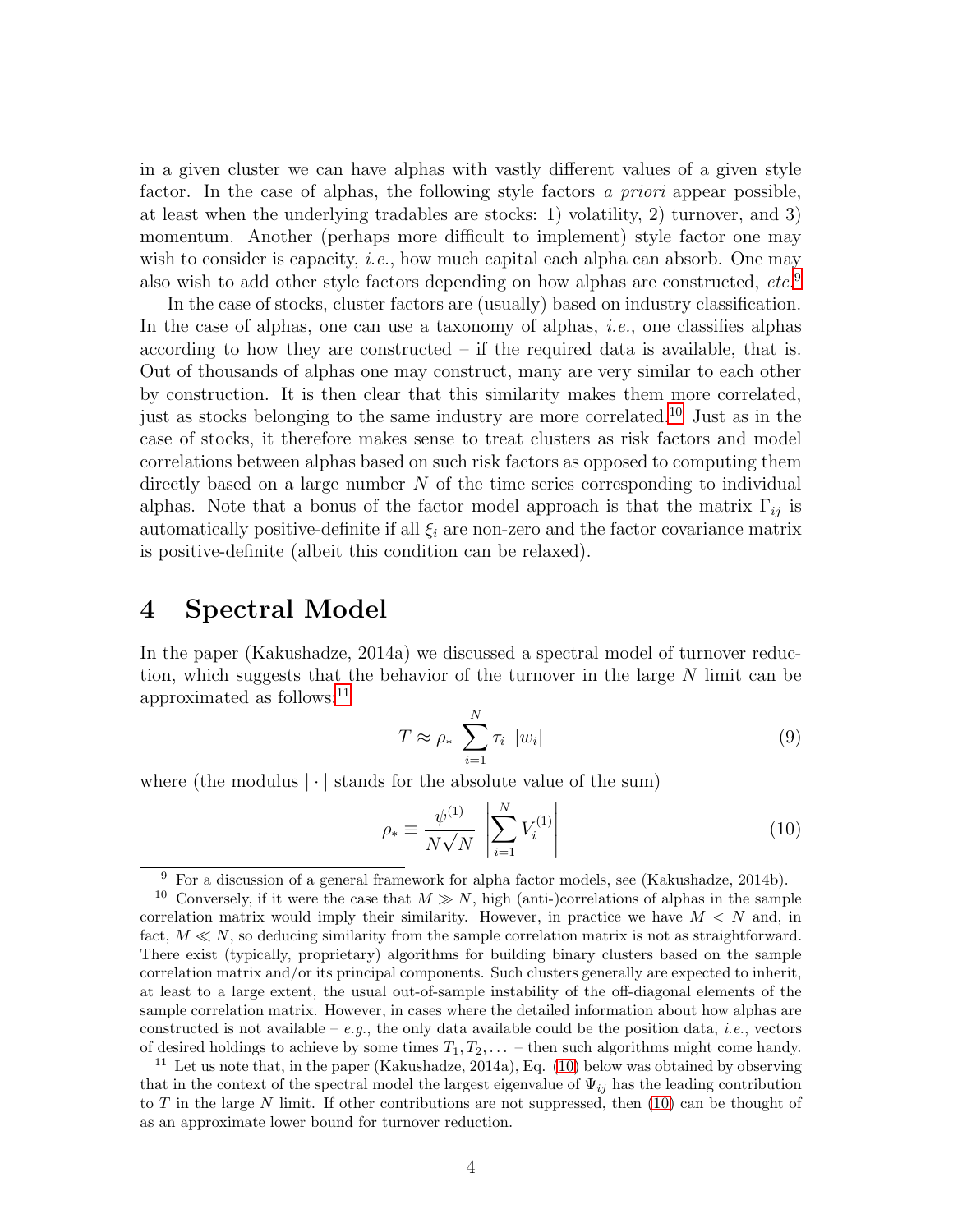and  $\psi^{(1)}$  is the largest eigenvalue of the correlation matrix  $\Psi_{ij}$ , while  $V^{(1)}$  is the corresponding right eigenvector of  $\Psi_{ij}$  normalized such that<sup>[12](#page-5-0)</sup>

$$
\sum_{i=1}^{N} \left( V_i^{(1)} \right)^2 = 1 \tag{11}
$$

Also,  $w_i$  are the weights with which alphas are combined,  $\sum_{i=1}^{N} |w_i| = 1$ , and  $\tau_i$  are the turnovers corresponding to individual alphas  $\alpha_i$ .

For illustrative purposes, let us consider the case where all off-diagonal elements of the correlation matrix  $\Psi_{ij}$  are identical:  $\Psi_{ij} = \rho (i \neq j)$ . Also, let all  $T_i \equiv \tau_i |w_i|$ be identical, let  $\psi^{(p)}$  be the eigenvalues of  $\Psi_{ij}$ , and let  $V^{(p)}$  be the corresponding eigenvectors. Then, in the basis where  $\psi^{(1)}$  is the largest eigenvalue, we have (note that  $V_i^{(1)} \equiv 1/\sqrt{N}, i = 1, ..., N$  in this case):

$$
\sum_{i=1}^{N} V_i^{(1)} T_i = \frac{1}{\sqrt{N}} \sum_{i=1}^{N} T_i
$$
\n(12)

$$
\sum_{i=1}^{N} V_i^{(p)} T_i = 0, \quad p > 1
$$
\n(13)

$$
\psi^{(1)} = 1 + (N - 1) \rho \tag{14}
$$

$$
\psi^{(p)} = 1 - \rho, \quad p > 1 \tag{15}
$$

$$
\rho_* = \frac{1 + (N - 1) \rho}{N} \tag{16}
$$

which reproduces Eq. (12) in (Kakushadze and Liew, 2014). The first two equations above capture the essence of why the spectral model of (Kakushadze, 2014a) is expected to be a good approximation in the large  $N$  limit even in the case of a general correlation matrix: for generic configurations of  $T_i$  (*i.e.*, such that  $T_i$  are not highly skewed and are reasonably distributed around their mean value), the contribution to  $\rho_*$  due to the first principal component (corresponding to the largest eigenvalue) is dominant,  $13$  while contributions due to other principal components are suppressed by powers of  $1/N$ . In the above case of uniform correlations, let us consider two extreme values of  $\rho$ . First, when  $\rho = 1$ , *i.e.*, when all alphas are 100% correlated with each other, we have  $\psi^{(1)} = N$  and  $\rho_* = 1$ , and there is no turnover reduction. On the other hand, when  $\rho = 0$ , *i.e.*, when none of the alphas are correlated with each other, we have  $\psi^{(1)} = 1$  and  $\rho_* = 1/N$ , and the turnover goes to zero in the large N limit. The above extreme cases are in agreement with what we expect based on an intuitive picture of turnover reduction (Kakushadze and Liew, 2014).

<span id="page-5-0"></span><sup>&</sup>lt;sup>12</sup> Here the basis of  $\alpha_i$  is taken (*i.e.*, the signs of  $\alpha_i$  are chosen) such that  $\sum_{i,j=1}^N \Psi_{ij} \equiv N^2 \rho' =$  $N(1 + (N-1)\overline{\rho})$  is maximized  $(\overline{\rho})$  is the mean correlation). This is because in the zeroth approximation  $\rho_*$  is given by  $\rho'$  (Kakushadze, 2014a). E.g., if we have only two alphas  $\alpha_1$  and  $\alpha_2$  and  $\Psi_{12} < 0$ , we can take  $\alpha'_1 \equiv \alpha_1$  and  $\alpha'_2 \equiv -\alpha_2$ , so the resulting correlation  $\Psi'_{12} > 0$ .

<span id="page-5-1"></span><sup>&</sup>lt;sup>13</sup> Another way of thinking about this is that the first principal component  $V^{(1)}$  is closest to the full  $SO(N)$  rotational invariance, *i.e.*, to the normalized unit vector  $\overline{V}_i \equiv 1/\sqrt{N}$ ,  $i = 1, \ldots N$ .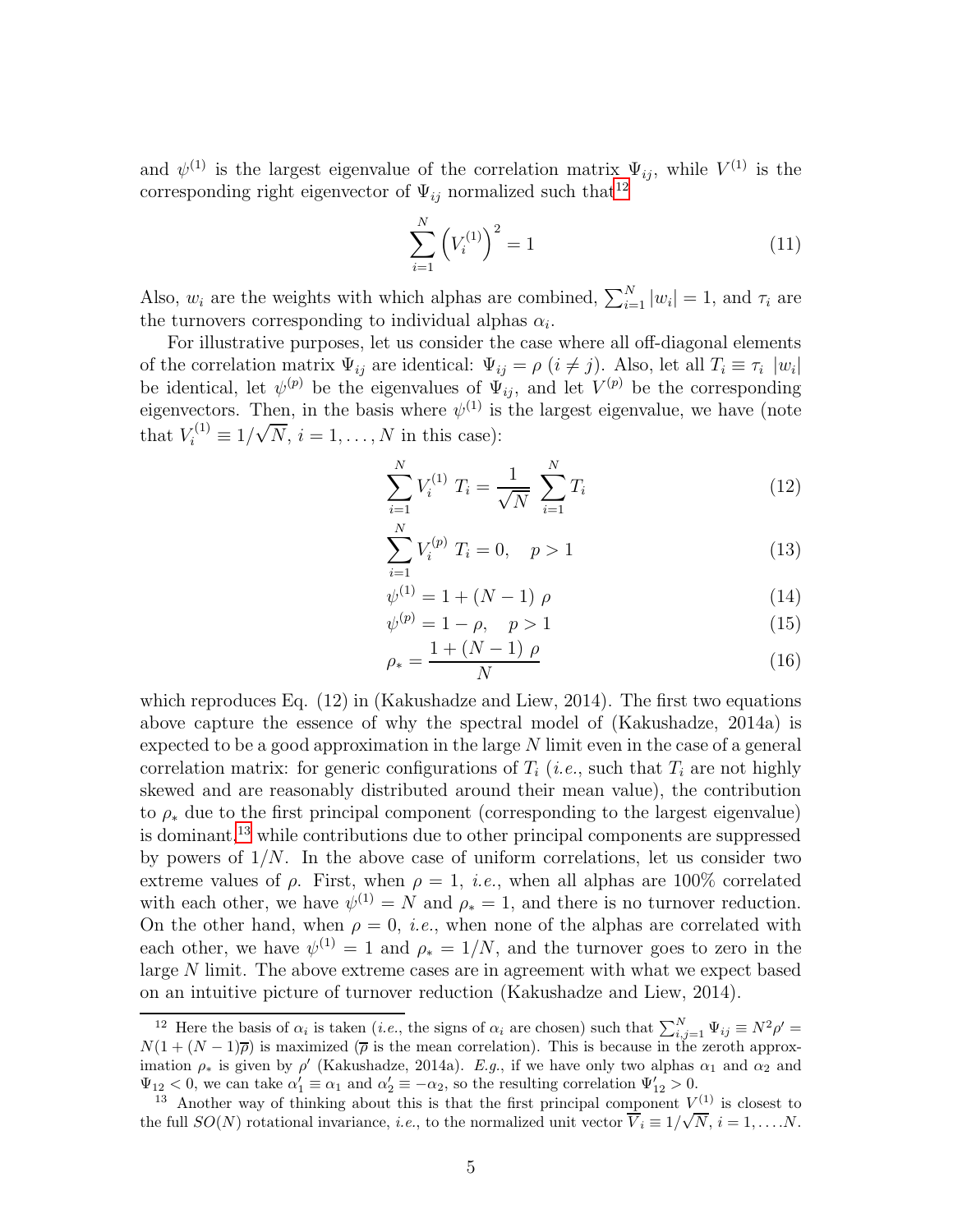### 5 Factor Model and Turnover

In this section our goal is to study turnover reduction in the large  $N$  limit using the factor model, which provides a simple computational framework for understanding the behavior of the turnover reduction coefficient  $\rho_*$  with increasing N. The spectral model formula [\(10\)](#page-4-3), obtained using the principal component analysis (Kakushadze, 2014a), provides a well-defined prescription for estimating the turnover reduction coefficient  $\rho_*$  for a given alpha correlation matrix.<sup>[14](#page-6-0)</sup> However, our goal here is to gain *intuitive* insight into the large N behavior of  $\rho_*$ . The factor model approach provides a convenient calculational playground is this regard: we have F risk factors (specified via the  $N \times F$  factor loadings matrix  $\Omega_{iA}$ ), the  $F \times F$  factor covariance matrix  $\Phi_{AB}$ , and the diagonal  $N \times N$  specific risk matrix  $\Xi_{ij}$ . For instance, we can ask: what is the dependence of  $\rho_*$  on F in the large N limit?

We will start with a simplified factor model<sup>[15](#page-6-1)</sup> where i) specific risks  $\xi_i$  are set to zero, ii) there are no style risk factors, and all cluster risk factors are "binary" in the sense that each  $\alpha_i$  belongs to one and only one cluster, and iii) the factor covariance matrix  $\Phi_{AB}$  is diagonal:<sup>[16](#page-6-2)</sup>

$$
\xi_i \equiv 0 \tag{17}
$$

$$
\Omega_{iA} = \delta_{G(i),A} \tag{18}
$$

$$
\Phi_{AB} = \phi_A \ \delta_{AB} \tag{19}
$$

where

$$
G: \{1, ..., N\} \mapsto \{1, ..., F\}
$$
 (20)

is the map between alphas and clusters.

We have:

$$
\Gamma_{ij} = \phi_{G(i)} \, \delta_{G(i), G(j)} \tag{21}
$$

$$
\sigma_i^2 \equiv \Gamma_{ii} = \phi_{G(i)} \tag{22}
$$

$$
\Psi_{ij} \equiv \frac{1}{\sigma_i \ \sigma_j} \ \Gamma_{ij} = \delta_{G(i),G(j)} \tag{23}
$$

<span id="page-6-0"></span><sup>&</sup>lt;sup>14</sup> Even when  $M < N$ , *i.e.*, when the sample correlation matrix is singular, [\(10\)](#page-4-3) is still applicable. This is because it uses the first principal component  $V^{(1)}$  and the largest eigenvalue  $\psi^{(1)}$ , whose dependence on  $M$  does not alter the results dramatically. One way to see this is to deform a singular correlation matrix using the method discussed in Subsection 3.1 of (Kakushadze, 2014a) based on (Rebonato and Jäckel, 1999) with the non-positive eigenvalues replaced by the smallest positive eigenvalue, as in Section 7. Thus, for the hedge fund data we use in Section 7, for the largest eigenvalue the difference between the undeformed and deformed cases is only about 24%.

<span id="page-6-1"></span><sup>&</sup>lt;sup>15</sup> We add complexity below, including *non-binary* factor loadings  $-$  the simplified factor model serves the purpose of illustrating the key issues without overcomplicating them with unnecessary math. Here we choose binary factor loadings for calculational convenience. As we will see below, the simplified factor model captures the key features of the large  $N$  behavior. Also, note that the simplified model of (Kakushadze and Liew, 2014) is a special case of a general one-factor model.

<span id="page-6-2"></span><sup>&</sup>lt;sup>16</sup> Here the values of the factor loadings elements need not be "binary". If  $\Omega_{iA} = \omega_{iA} \delta_{G(i),A}$ with non-binary  $\omega_{iA}$ , the result is unchanged, both here and in Subsection 5.2 (non-diagonal factor covariance matrix). What is important here is the binary membership of alphas in clusters.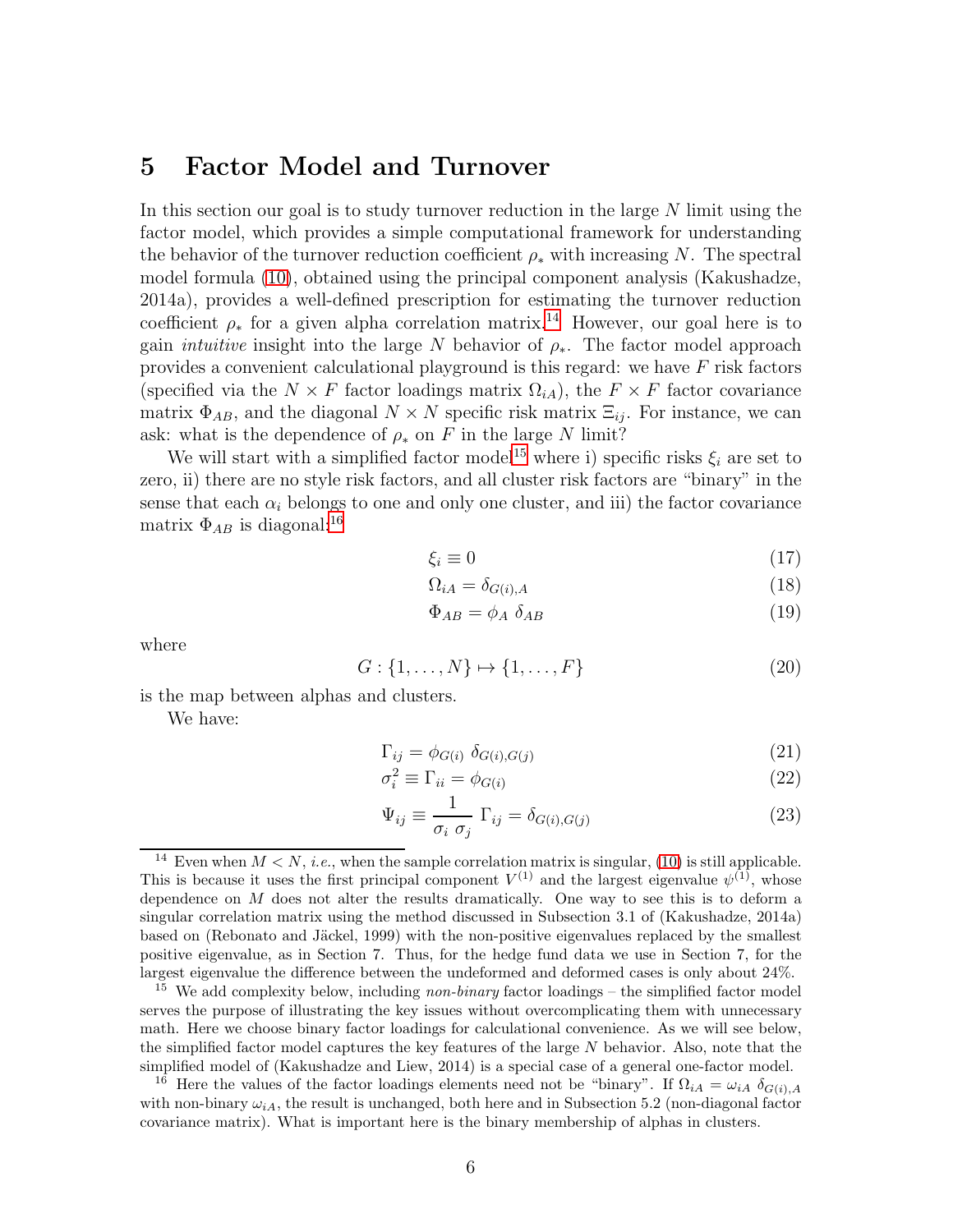and the correlation matrix is block-diagonal with  $F$  blocks corresponding to  $F$  clusters, and each diagonal block has all elements equal 1.

The correlation matrix  $\Psi_{ij}$  has  $(N - F)$  null eigenvalues<sup>[17](#page-7-1)</sup> and F eigenvalues equal to:

$$
\psi^{(A)} = N_A \tag{24}
$$

where

$$
N_A \equiv \sum_{i=1}^{N} \delta_{G(i),A} \tag{25}
$$

is the number of alphas that belong to the cluster labeled by A. Note that

$$
\sum_{A=1}^{F} N_A = N \tag{26}
$$

Also, the right eigenvectors  $V_i^{(A)}$  $\psi^{(A)}$  corresponding to the eigenvalues  $\psi^{(A)}$  are given by

<span id="page-7-2"></span>
$$
V_i^{(A)} = \frac{1}{\sqrt{N_A}} \delta_{G(i),A} \tag{27}
$$

and are normalized such that

$$
\sum_{i=1}^{N} \left( V_i^{(A)} \right)^2 = 1 \tag{28}
$$

Note that

<span id="page-7-0"></span>
$$
\rho_* = \left(\frac{N_*}{N}\right)^{\frac{3}{2}} \gtrsim \frac{1}{F^{\frac{3}{2}}} \tag{29}
$$

where

$$
N_* \equiv \max\left(N_A, A = 1, \dots, F\right) \tag{30}
$$

Therefore, for fixed  $F$  simply increasing  $N$  does not reduce turnover indefinitely.

This is because adding more and more alphas that belong to the same clusters does not diversify them as alphas in the same clusters are correlated with each other. To reduce  $\rho_*$  one also needs to increase F, *i.e.*, to add alphas that belong to new clusters. Also, note that if  $F$  is fixed, adding more and more alphas can decrease  $\rho_*$  (unless all alphas are added to the cluster with the largest  $N_A$ ), but it does not decrease it to zero.

In this regard, let us consider the case where  $N \to \infty$  with  $F =$  fixed. From [\(29\)](#page-7-0) it follows that  $\rho_*$  is minimized when  $N_*$  is minimized, where  $N_*$  is the largest  $N_A$ . It then follows that  $N_* =$  ceiling( $N/F$ ), where ceiling( $x \equiv x$  refers to the smallest integer not less than x, and similarly floor(x)  $\equiv |x|$  refers to the largest

<span id="page-7-1"></span><sup>&</sup>lt;sup>17</sup> There is no reason for alarm – these eigenvalues are null because we set the specific risks to zero – see below.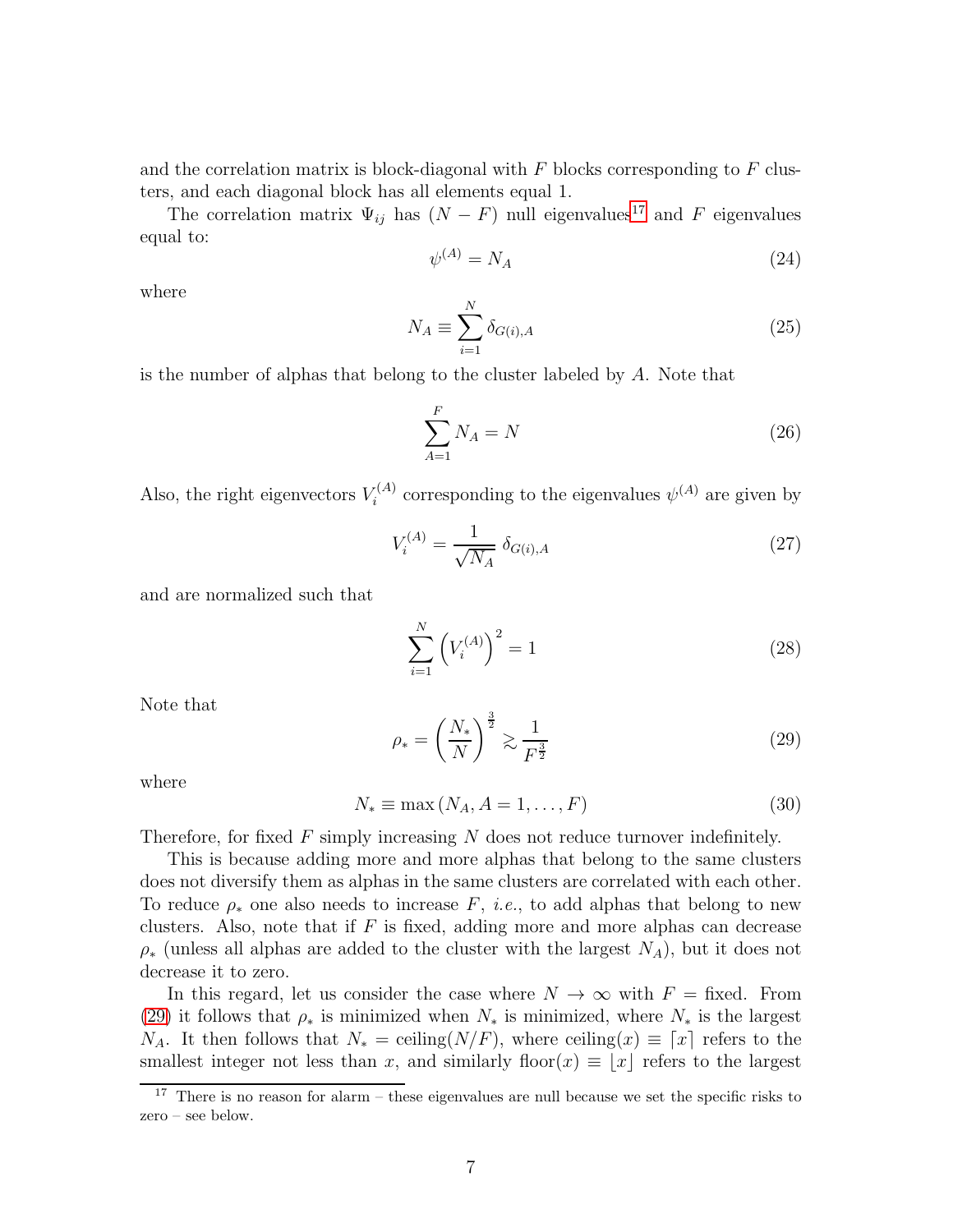integer not greater than x. Consequently, in the  $N \to \infty$  limit the minimum of  $\rho_*$  is at  $(\rho_*)_{\text{min}} \equiv F^{-3/2}$ . For any finite N the corresponding distribution has  $F_-\$  values of  $N_A = \text{floor}(N/F)$  and  $F_+$  values of  $N_A = \text{ceiling}(N/F)$ , where  $F_- \equiv F - F_+$  and  $F_+ \equiv N - F$  floor( $N/F$ ). Note that  $0 \le F_+ < F$ , and in the case where  $F_+ = 0$  we have ceiling( $N/F$ ) = floor( $N/F$ ) =  $N/F$ .

### 5.1 Effect of Specific Risk

Above we assumed zero specific risk. In this subsection we study effects of non-zero specific risk. To keep things simple, we will assume that

$$
\xi_i = \tilde{\xi}_{G(i)}\tag{31}
$$

$$
\Omega_{iA} = \delta_{G(i),A} \tag{32}
$$

$$
\Phi_{AB} = \phi_A \ \delta_{AB} \tag{33}
$$

where  $\xi_A$ ,  $A = 1, \ldots, F$  are some specific risks corresponding to each cluster. *I.e.*, we assume that specific risk is uniform within each cluster, which corresponds to an approximation where specific risk within each cluster is replaced (be it directly or logarithmically), e.g., by mean (or median) specific risk or square root of mean (median) specific variance for that cluster. We do this here for computational simplicity – as we will see, the effect of specific risk on turnover reduction is subleading in the large N limit, and so is the effect of nonuniform specific risk within each cluster.

With the above assumptions we now have:

$$
\Gamma_{ij} = \tilde{\xi}_{G(i)}^2 \delta_{ij} + \phi_{G(i)} \delta_{G(i),G(j)} \tag{34}
$$

$$
\sigma_i^2 \equiv \Gamma_{ii} = \tilde{\xi}_{G(i)}^2 + \phi_{G(i)} \tag{35}
$$

$$
\Psi_{ij} \equiv \frac{1}{\sigma_i \; \sigma_j} \; \Gamma_{ij} = \frac{\xi_{G(i)}^2}{\tilde{\xi}_{G(i)}^2 + \phi_{G(i)}} \; \delta_{ij} + \frac{\phi_{G(i)}}{\tilde{\xi}_{G(i)}^2 + \phi_{G(i)}} \; \delta_{G(i),G(j)} \tag{36}
$$

This correlation matrix has the following eigenvalue structure. For each  $A =$  $1, \ldots, F$ , it has  $(N_A - 1)$  eigenvalues equal

$$
\widetilde{\psi}^{(A)} = \frac{\widetilde{\xi}_A^2}{\widetilde{\xi}_A^2 + \phi_A}, \quad \widetilde{d}_A = N_A - 1, \quad A = 1, \dots, F
$$
\n(37)

where  $d_A$  is the degeneracy of each such eigenvalue. This gives total of  $N - F$ eigenvalues. The remaining F eigenvalues (each with unit degeneracy  $d_A = 1$ ) are given by:

$$
\psi^{(A)} = \frac{\xi_A^2 + N_A \phi_A}{\tilde{\xi}_A^2 + \phi_A}, \quad d_A = 1, \quad A = 1, \dots, F
$$
\n(38)

This reduces to the previous result when all  $\xi_A \equiv 0$ .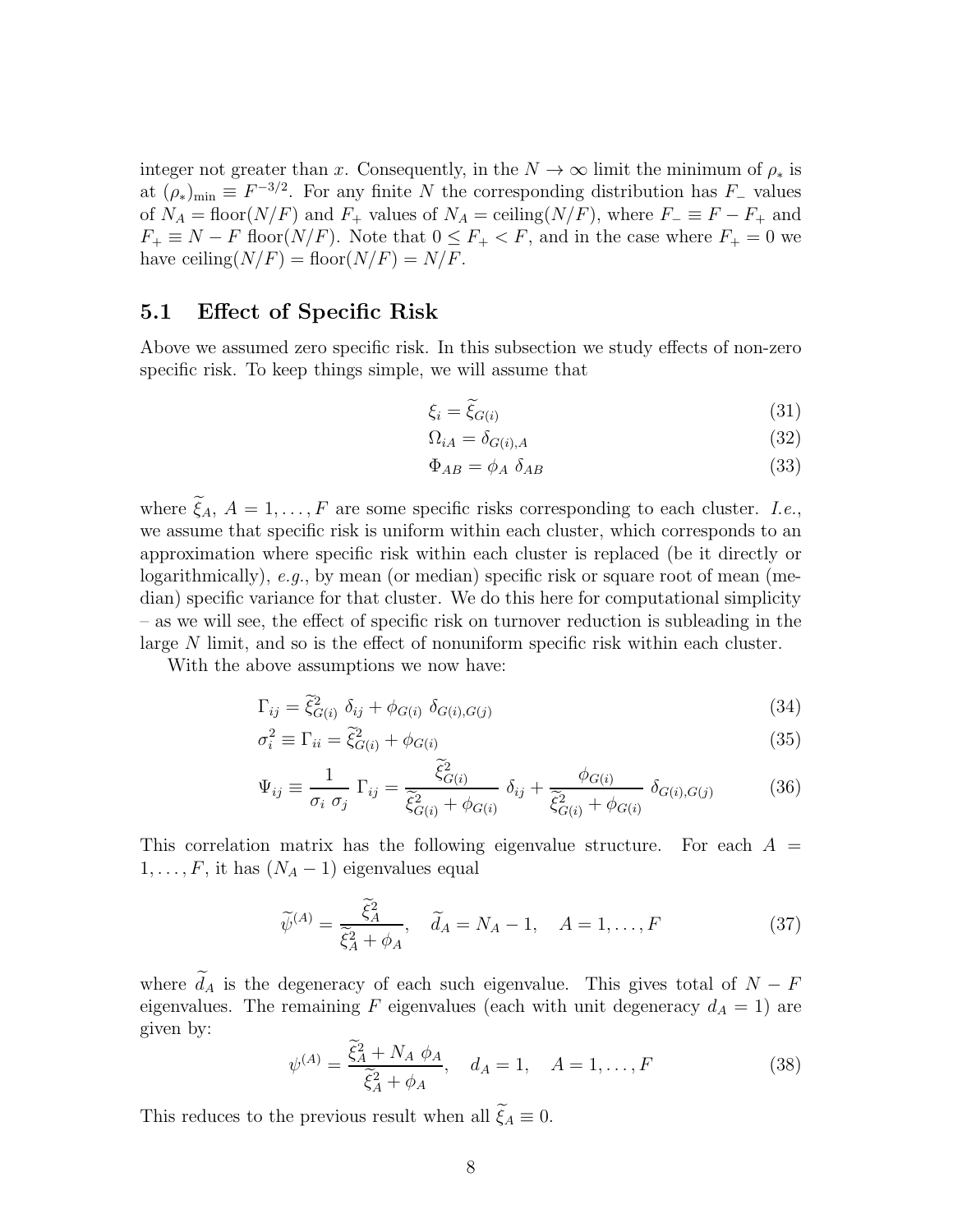The right eigenvectors  $V_i^{(A)}$  $\psi^{(A)}$  corresponding to the eigenvalues  $\psi^{(A)}$ , as before, are given by

$$
V_i^{(A)} = \frac{1}{\sqrt{N_A}} \delta_{G(i),A} \tag{39}
$$

So we have:

$$
\rho_* = \frac{1 + \frac{1}{N_*} \zeta_*}{1 + \zeta_*} \left(\frac{N_*}{N}\right)^{\frac{3}{2}}
$$
\n(40)

where

$$
\zeta_A \equiv \frac{\tilde{\xi}_A^2}{\phi_A} \tag{41}
$$

and  $\zeta_* \equiv \zeta_A$  for the value of A for which  $N_A = N_*$  (assuming for the sake of simplicity that  $N_A$  are all unique). As we see, specific risk does not affect the large  $N$  behavior of  $\rho_*$ ; instead, it simply amounts to reducing the overall coefficient in  $\rho_*$ , but does not affect the conclusions we arrived at in the zero specific risk case.

In this regard, assuming it is kept finite (see below), specific risk does not qualitatively affect turnover reduction in the large N limit, albeit it is important, e.g., in the weight optimization even in the large  $N$  limit. Furthermore, above we assumed that specific risk is uniform across each cluster, but relaxing this assumption does not change the above conclusions relating to turnover reduction in the large N limit.

Here the following clarifying remark is in order. As mentioned above, specific risk does further reduce the overall turnover reduction coefficient. If we take  $\zeta_* \to \infty$ , i.e., the factor risk is negligible compared with specific risk, then turnover goes to zero. Indeed, in this case we simply have  $N$  uncorrelated alphas and in the large N limit we have  $\rho_* \sim \sqrt{N_*/N^3} \to 0$ . In the above analysis, when discussing the behavior or  $\rho_*$  in the large N limit, we assume that  $N \to \infty$  (and, consequently,  $N_* \to \infty$ ) with  $\zeta_* =$  fixed. Then we have  $\rho_* \sim (N_*/N)^{3/2}/(1+\zeta_*) \to \text{const.}$ 

#### <span id="page-9-0"></span>5.2 Non-diagonal Factor Covariance Matrix

Another simplifying assumption we made above was that the factor covariance matrix is diagonal. In this subsection we relax this assumption. Since we already know that specific risk does not affect the qualitative picture, we will set it to zero in order not to overcomplicate things, but we will make no assumption about the factor covariance matrix:

$$
\xi_i \equiv 0\tag{42}
$$

$$
\Omega_{iA} = \delta_{G(i),A} \tag{43}
$$

We now have:

$$
\Gamma_{ij} = \Phi_{G(i), G(j)} \tag{44}
$$

$$
\sigma_i^2 \equiv \Gamma_{ii} = \Phi_{G(i),G(i)} \tag{45}
$$

$$
\Psi_{ij} \equiv \frac{1}{\sigma_i \ \sigma_j} \ \Gamma_{ij} = \widehat{\Psi}_{G(i),G(j)} \tag{46}
$$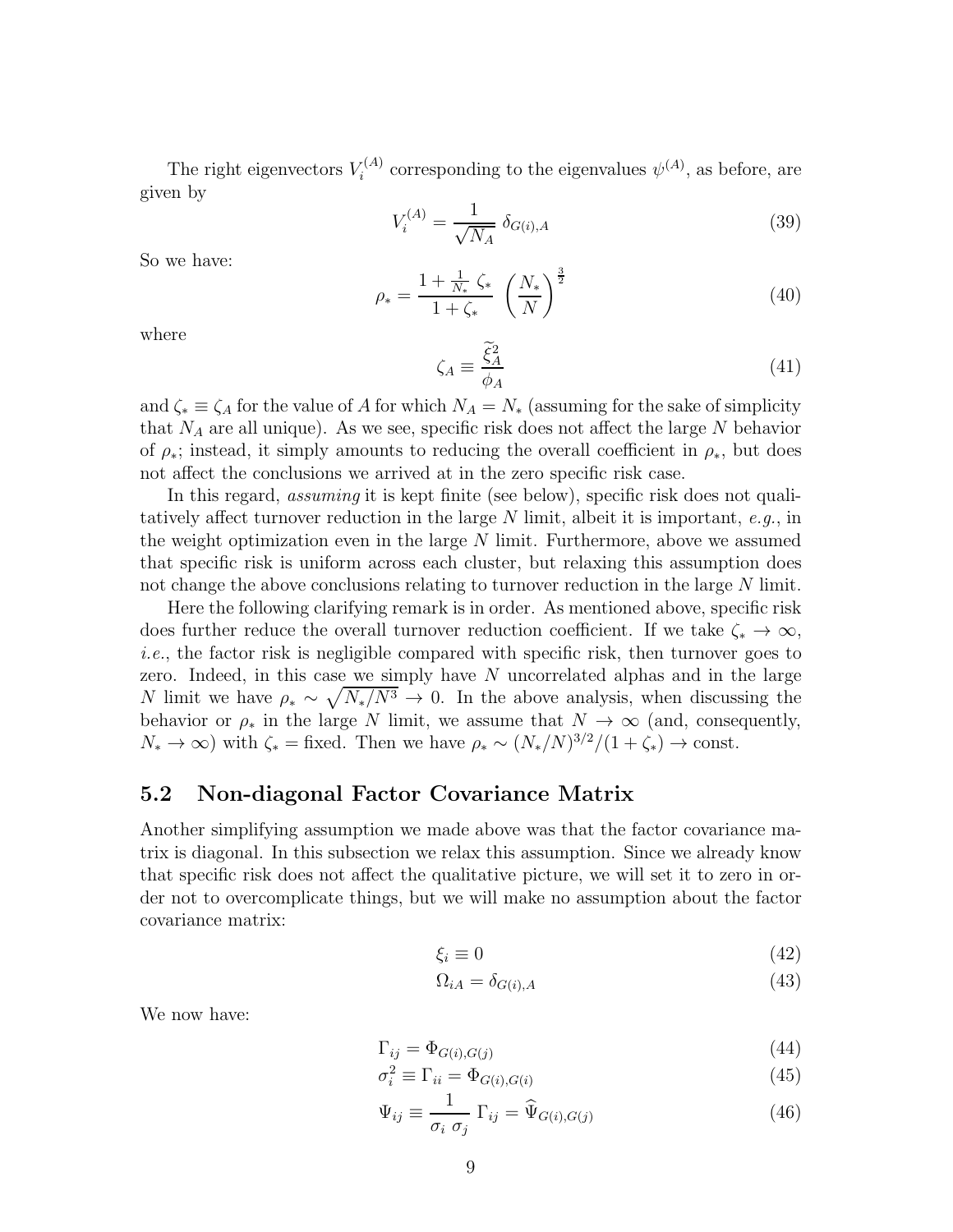where  $\widehat{\Psi}_{AB}$  is the factor correlation matrix:

$$
\Phi_{AB} \equiv \sqrt{\Phi_{AA}} \sqrt{\Phi_{BB}} \,\,\widehat{\Psi}_{AB} \tag{47}
$$

Then the generalization of the eigenvectors [\(27\)](#page-7-2) for non-diagonal  $\Phi_{AB}$  can be found as follows.

There are  $F$  such eigenvectors. They are of the form

$$
V_i^{(A)} = \frac{1}{\sqrt{N_{G(i)}}} \chi_{G(i)}^{(A)} \tag{48}
$$

Note that

$$
\sum_{j=1}^{N} \Psi_{ij} V_j^{(A)} = \sum_{j=1}^{N} \widehat{\Psi}_{G(i),G(j)} \frac{1}{\sqrt{N_{G(j)}}} \chi_{G(j)}^{(A)} = \frac{1}{\sqrt{N_{G(i)}}} \sum_{B=1}^{F} \widehat{\Psi}'_{G(i),B} \chi_B^{(A)} \qquad (49)
$$

where

$$
\widehat{\Psi}_{AB}' \equiv \sqrt{N_A} \; \widehat{\Psi}_{AB} \; \sqrt{N_B} \tag{50}
$$

Note that  $\widehat{\Psi}'$  is a symmetric matrix and  $\chi_B^{(A)}$  $B^{(A)}$  are the eigenvectors of  $\hat{\Psi}'$ :

<span id="page-10-0"></span>
$$
\sum_{B=1}^{F} \widehat{\Psi}'_{CB} \ \chi_B^{(A)} = \widehat{\psi}^{(A)} \ \chi_C^{(A)} \tag{51}
$$

where  $\psi^{(A)}$  are the eigenvalues of  $\hat{\Psi}'$ .

So we have

$$
\sum_{j=1}^{N} \Psi_{ij} \ V_j^{(A)} = \widehat{\psi}^{(A)} \ V_i^{(A)}
$$
\n(52)

and

<span id="page-10-1"></span>
$$
1 = \sum_{i=1}^{N} \left( V_i^{(A)} \right)^2 = \sum_{B=1}^{F} \left( \chi_B^{(A)} \right)^2 \tag{53}
$$

fixes the normalization of  $\chi_B^{(A)}$  $B^{(A)}$ .

Next, note that the diagonal elements  $\widehat{\Psi}_{AA} \equiv 1$ , and (in matrix notation)

$$
\widehat{\Psi}' = Q \widehat{\Psi} Q \tag{54}
$$

where

$$
Q \equiv \text{diag}\left(\sqrt{N_A}\right) \tag{55}
$$

is a diagonal  $F \times F$  matrix. This implies that, since  $\widehat{\Psi}_{AB}$  is positive definite, so is  $\widehat{\Psi}_{AB}^{\prime}$ . Furthermore, we have:

$$
\operatorname{Tr}\left(\widehat{\Psi}'\right) = \sum_{A=1}^{F} N_A = N \tag{56}
$$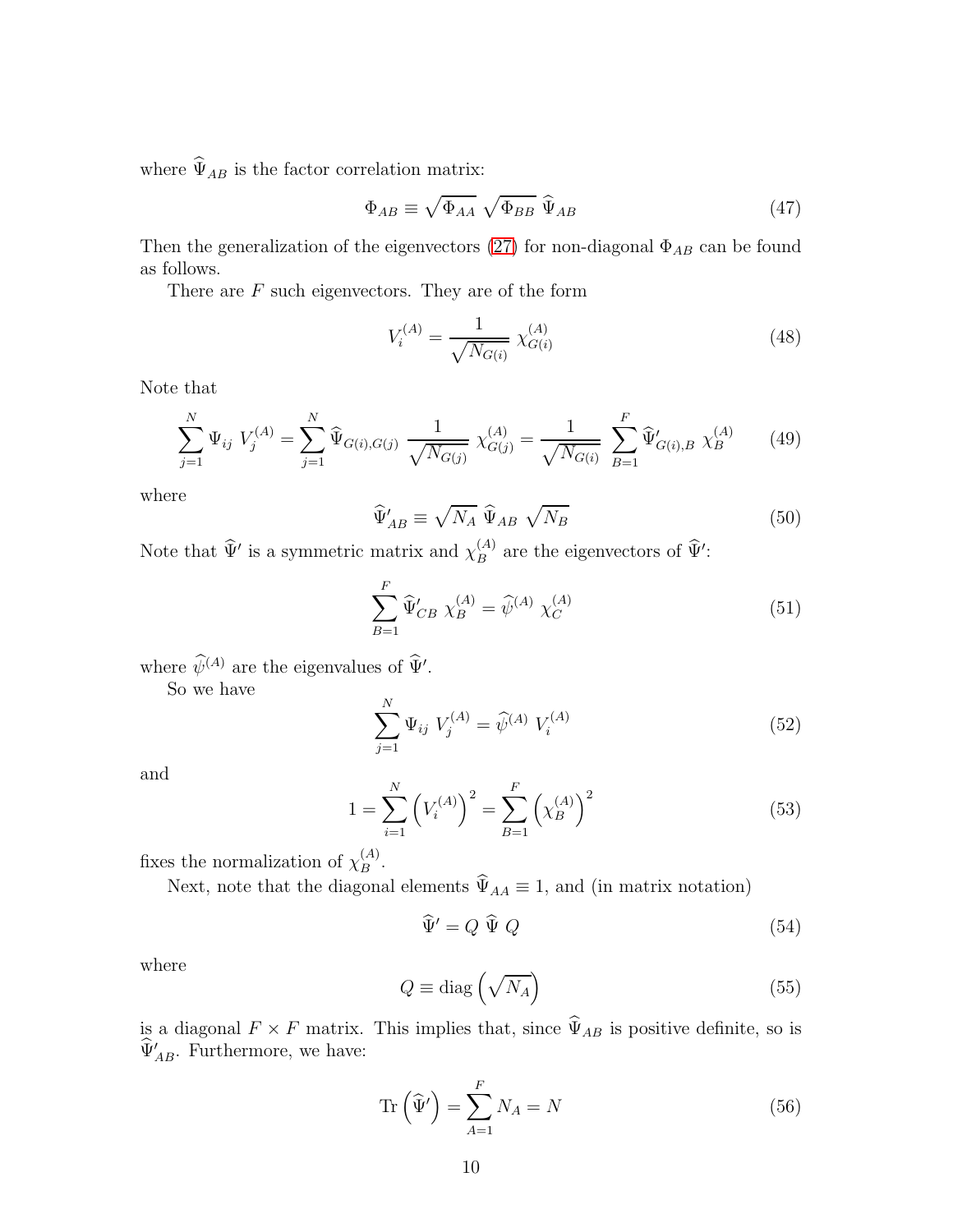This implies that the off-diagonal elements of  $\hat{\Psi}_{AB}$  have the following effect on the eigenvalues  $\hat{\psi}^{(A)}$ . When the off-diagonal elements of  $\hat{\Psi}_{AB}$  are zero, these eigenvalues are equal  $N_A$ . When they are nonzero, these eigenvalues generally are different from  $N_A$ , but they are still positive and their sum is still equal N:

$$
\forall A = 1, \dots, F: \quad \widehat{\psi}^{(A)} > 0 \tag{57}
$$

$$
\sum_{A=1}^{F} \widehat{\psi}^{(A)} = N \tag{58}
$$

Also

$$
\left| \sum_{i=1}^{N} V_i^{(A)} \right| = \left| \sum_{B=1}^{F} \sqrt{N_B} \chi_B^{(A)} \right| \tag{59}
$$

This implies that  $(V_i^*$  is the eigenvector corresponding to  $\hat{\psi}^*$ )

<span id="page-11-0"></span>
$$
\widehat{\psi}^* \equiv \max\left(\widehat{\psi}^{(A)}, A = 1, \dots, F\right) \gtrsim \frac{N}{F} \tag{60}
$$

$$
\left| \sum_{i=1}^{N} V_i^* \right| \gtrsim \sqrt{\frac{N}{F}} \tag{61}
$$

and the above conclusions relating to turnover reduction in the large  $N$  limit are unchanged even if the factor covariance matrix  $\Phi_{AB}$  is not diagonal – the off-diagonal elements generally increase the lower bound. Appendix A discusses [\(61\)](#page-11-0) in more detail. Adding specific risk does not modify this result.

### 5.3 Effect of Style Factors

Adding style risk factors into the mix does not alter the above conclusions. Assuming there is a finite and small number of style risk factors,  $^{18}$  $^{18}$  $^{18}$  their inclusion has subleading effect when the number of cluster risk factors is large.

A quick way to see this is to consider a simple factor model with zero specific risk and a single style factor  $\Omega_i$ . The  $1 \times 1$  factor covariance matrix can be absorbed into the definition of  $\Omega_i$ . We then have

$$
\Gamma_{ij} = \Omega_i \ \Omega_j \tag{62}
$$

$$
\sigma_i^2 \equiv \Gamma_{ii} = \Omega_i^2 \tag{63}
$$

$$
\Psi_{ij} \equiv \frac{1}{\sigma_i \ \sigma_j} \ \Gamma_{ij} = 1 \tag{64}
$$

<span id="page-11-1"></span><sup>&</sup>lt;sup>18</sup> This is not an unreasonable assumption. In the case of stocks, the number of style risk factors is substantially smaller than the number of industry risk factors. In the case of alphas, it appears that the number of basic style risk factors should be even smaller, albeit there is a trick to effectively increase their number – see (Kakushadze, 2014b) for details.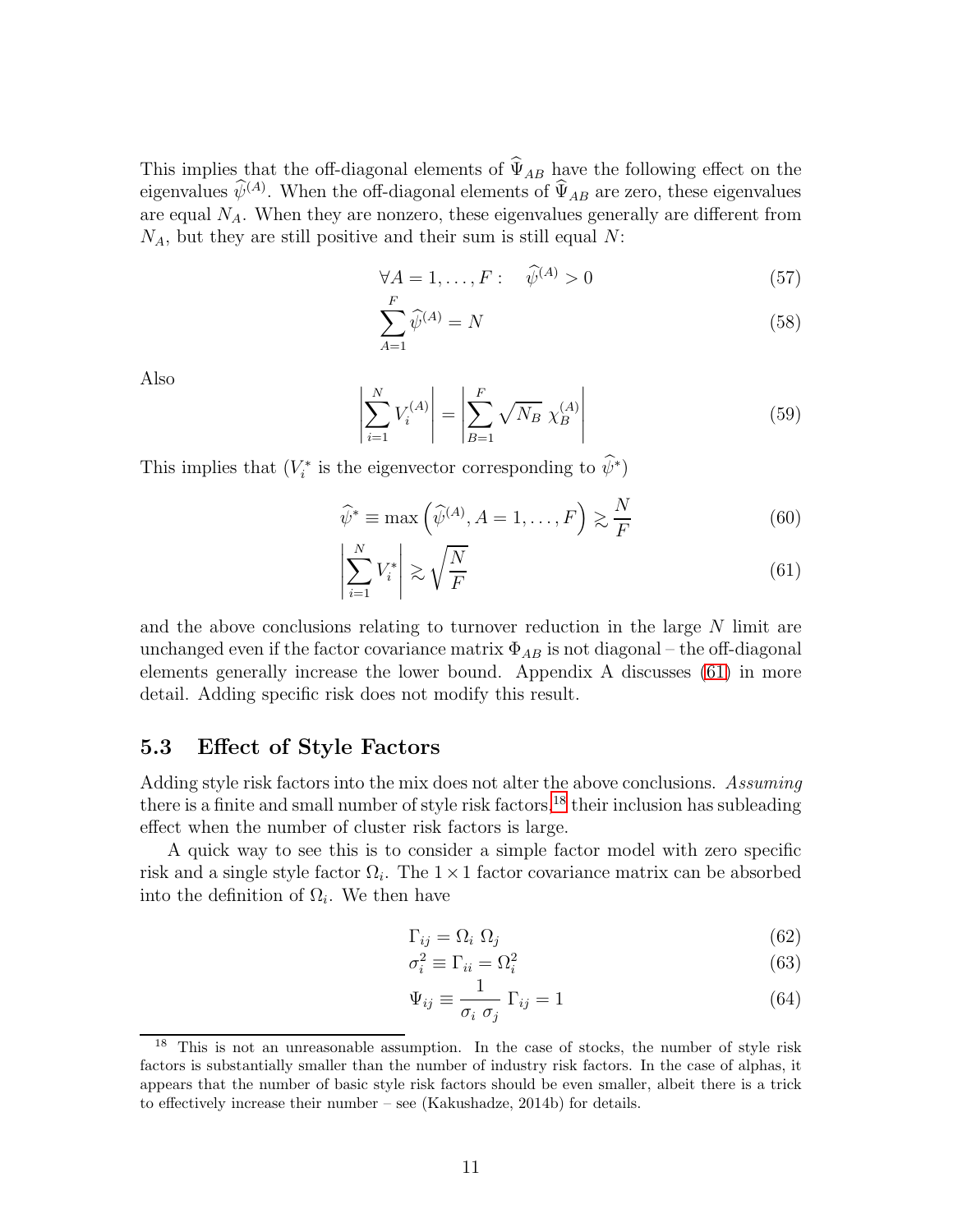This matrix has  $(N - 1)$  null eigenvalues and a single nonzero eigenvalue equal N. Adding a few more style factors can reduce the maximum eigenvalue of the correlation matrix only by a factor of order 1. It takes a large number of risk factors, be it binary or otherwise, to reduce the maximum eigenvalue of the correlation matrix substantially, which is what we found above.

#### 5.4 Non-binary Factor Loadings

Above, for the sake of simplicity, we assumed that the factor loadings  $\Omega_{iA}$  are binary. In this subsection we consider the case of arbitrary non-binary factor loadings. In this case it is convenient to absorb the factor covariance matrix into the definition of the factor loadings:

$$
\Gamma = \Xi + \tilde{\Omega} \; \tilde{\Omega}^T \tag{65}
$$

$$
\widetilde{\Omega} \equiv \Omega \; \widetilde{\Phi} \tag{66}
$$

$$
\widetilde{\Phi}\ \widetilde{\Phi}^T = \Phi\tag{67}
$$

where  $\widetilde{\Phi}_{AB}$  is the Cholesky decomposition of  $\Phi_{AB}$ , which is assumed to be positivedefinite.

For the sake of simplicity, as we did before Subsection 5.1, let us set specific risk to zero – we comment on the effect of specific risk below. Then the covariance matrix reads:

$$
\Gamma_{ij} = \sum_{A=1}^{F} \widetilde{\Omega}_{iA} \ \widetilde{\Omega}_{jA} \tag{68}
$$

$$
\sigma_i^2 \equiv \Gamma_{ii} = \sum_{A=1}^F \widetilde{\Omega}_{iA}^2 \tag{69}
$$

$$
\Psi_{ij} \equiv \frac{1}{\sigma_i \sigma_j} \Gamma_{ij} = \sum_{A=1}^{F} \Lambda_{iA} \Lambda_{jA}
$$
\n(70)

where

$$
\Lambda_{iA} \equiv \frac{1}{\sigma_i} \; \widetilde{\Omega}_{iA} \tag{71}
$$

The correlation matrix  $\Psi_{ij}$  has  $N-F$  null eigenvalues and F non-zero eigenvalues.<sup>[19](#page-12-0)</sup> The latter are given by the eigenvalues  $\psi^{(A)}$  of the matrix

$$
Q_{AB} \equiv \sum_{i=1}^{N} \Lambda_{iA} \Lambda_{iB} \tag{72}
$$

whose properties also determine the corresponding eigenvectors of  $\Psi_{ij}$ .

<span id="page-12-0"></span><sup>&</sup>lt;sup>19</sup> More precisely, these F eigenvalues are nonzero assuming that the matrix  $Q_{AB}$  defined below is nonsingular – see below.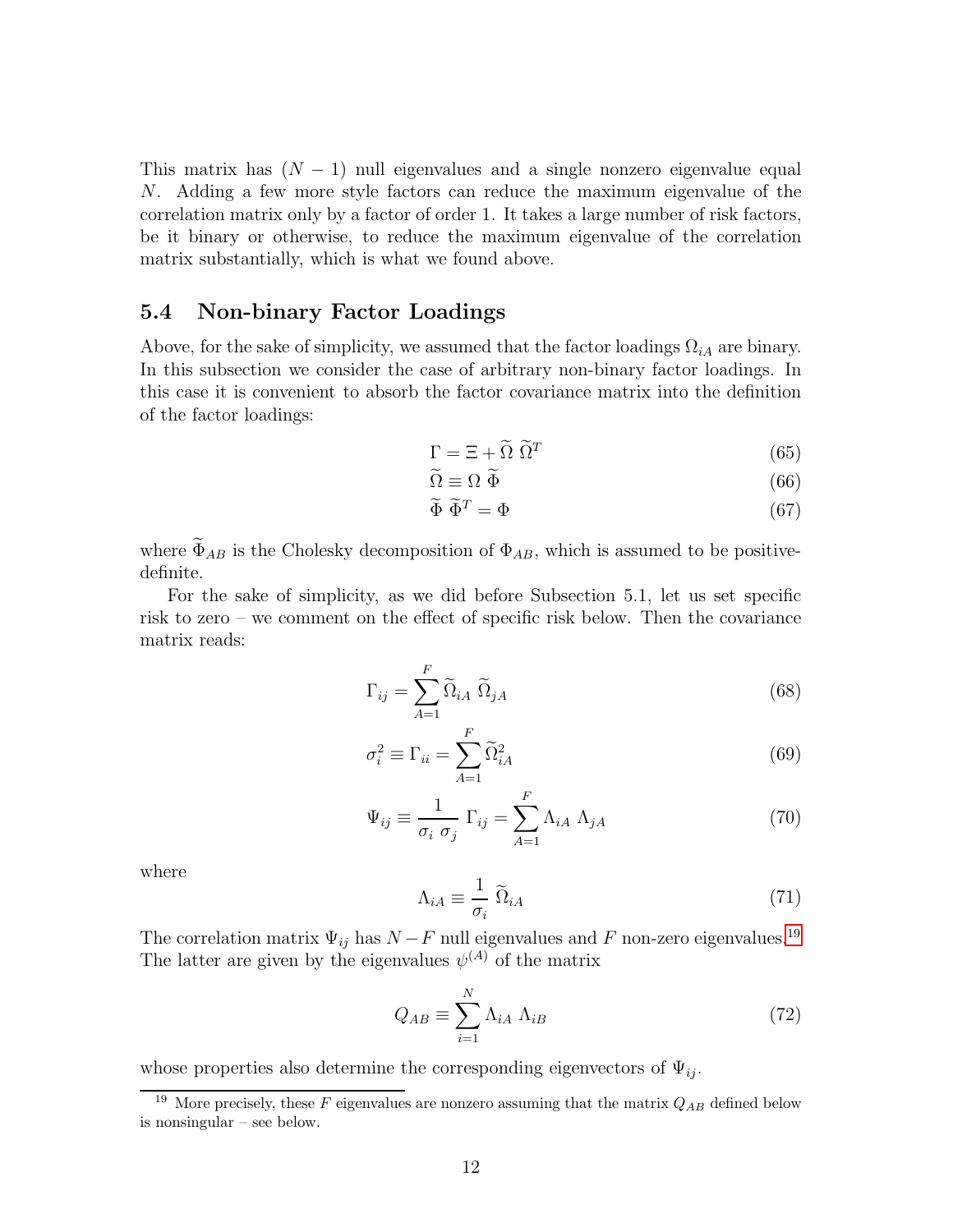Let

$$
Q = W Z W^T \tag{73}
$$

$$
Z = \text{diag}\left(\psi^{(A)}\right) \tag{74}
$$

where W is the  $F \times F$  matrix, normalized such that  $W^T W = 1$ , whose columns are the right eigenvectors of  $Q_{AB}$ . We can assume that all  $\psi^{(A)} > 0$ ,  $A = 1, \ldots, F -$  the matrix  $Q_{AB}$  is positive-definite provided that the N-vectors  $y_i^{(A)} \equiv \Lambda_{iA}, A = 1, \ldots, F$ are linearly independent, which we assume to be the case without loss of generality. Further, let

$$
V_i^{(A)} \equiv \frac{1}{\sqrt{\psi^{(A)}}} \sum_{B=1}^{F} \Lambda_{iB} \ W_{BA}
$$
 (75)

Then we have

$$
\sum_{j=1}^{N} \Psi_{ij} \ V_j^{(A)} = \psi^{(A)} \ V_i^{(A)}
$$
\n(76)

$$
\sum_{i=1}^{N} V_i^{(A)} V_i^{(B)} = \delta_{AB} \tag{77}
$$

So,  $V_i^{(A)}$  $\mathcal{F}_{i}^{(A)}$  are the properly normalized F eigenvectors of  $\Psi_{ij}$  corresponding to the eigenvalues  $\psi^{(A)}$ , which have the following properties:

<span id="page-13-1"></span>
$$
\sum_{A=1}^{N} \psi^{(A)} = \text{Tr}(Q) = \text{Tr}(\Psi) = N \tag{78}
$$

$$
\psi^* \equiv \max\left(\widehat{\psi}^{(A)}, A = 1, \dots, F\right) \gtrsim \frac{N}{F} \tag{79}
$$

We still need to estimate

<span id="page-13-0"></span>
$$
\left| \sum_{i=1}^{N} V_i^* \right| \tag{80}
$$

where  $V_i^*$  is the eigenvector corresponding to the largest eigenvalue  $\psi^*$ . Details are relegated to Appendix  $B -$  thus, in the case of non-binary factor loadings we also find a finite limit for the turnover reduction coefficient in the large  $N$  limit. Adding specific risk does not modify this result.

## 6 Practical Application

As we saw above, in the context of a factor model for alphas, turnover reduction does not necessarily go to zero by adding more and more alphas. One needs to add more and more different types of new alphas to achieve indefinite turnover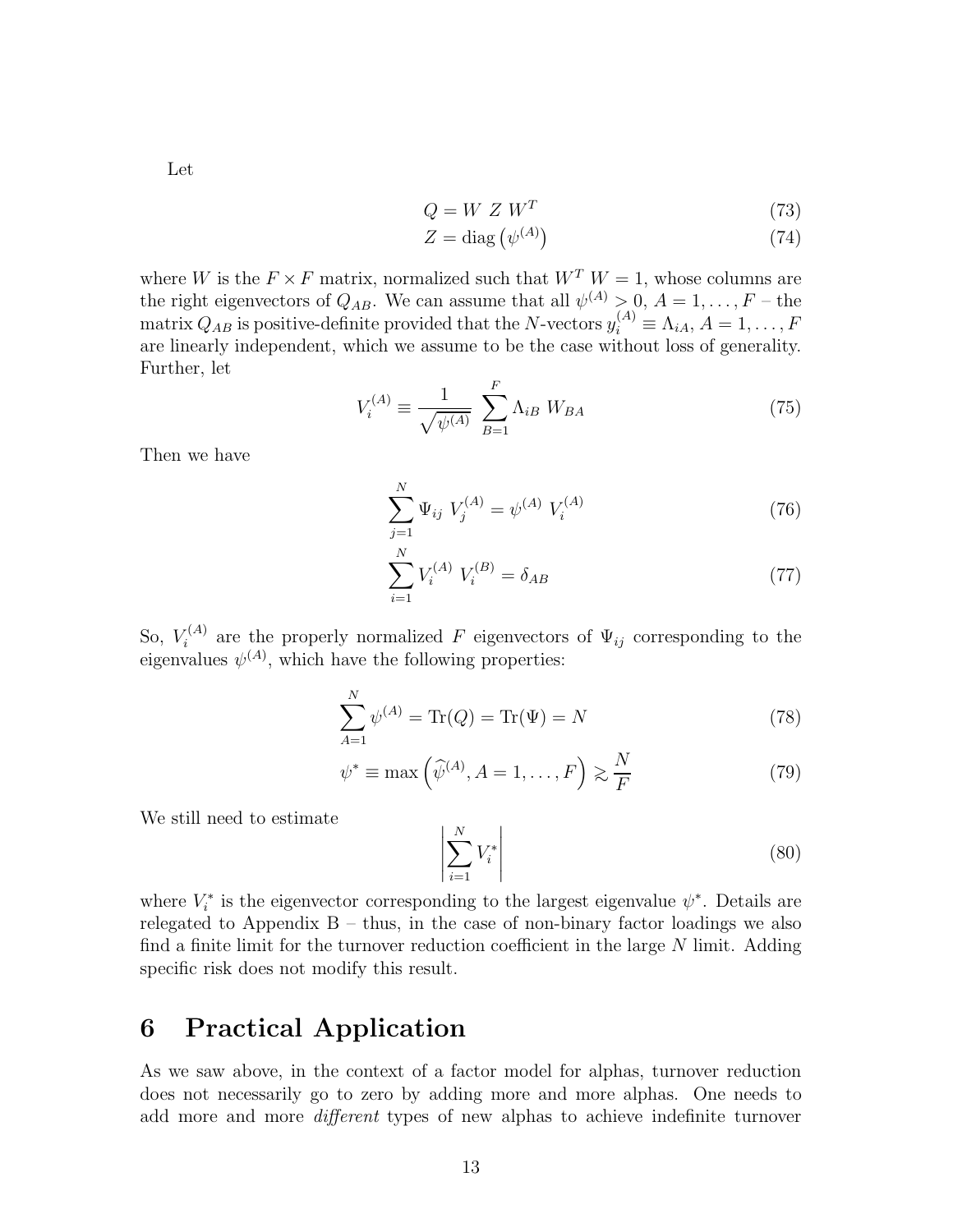reduction. In the factor model context this translates into adding alphas that form new clusters, not adding alphas into old clusters. Intuitively, this result is not surprising – to achieve turnover reduction, one needs to add more and more alphas that are (almost) uncorrelated with the existing alphas. However, the factor model framework provides a way of quantifying this statement. In particular, it allows to design a simple test of whether new alphas have a potential for turnover reduction.

Thus, suppose we have N alphas  $\alpha_i$  that form F clusters with the factor loadings  $\Omega_{iA}, i = 1, \ldots, N, A = 1, \ldots, F$ . Suppose new alphas are developed and we need to assess whether they have a potential for turnover reduction. The question is whether these new alphas form a new cluster.<sup>[20](#page-14-0)</sup> For simplicity let us consider the case where the claim is that the new alphas are all such that they form a single new cluster. Let the old plus new alphas be  $\alpha'_{i'}$ ,  $i' = 1, \ldots, N'$ , where N' is the total number of the old plus new alphas and  $(N' - N)$  is the number of the new alphas. Let the new factor loadings matrix be  $\Omega'_{i'A'}$ ,  $A' = 1, \ldots, F'$ , where  $F' = F + 1$ .

Now we can run two regressions (without intercept), first  $\alpha_i$  over  $\Omega_{iA}$ , and second  $\alpha'_{i'}$  over  $\Omega'_{i'A'}$ . In R notations:

$$
\alpha \sim -1 + \Omega \tag{81}
$$

$$
\alpha' \sim -1 + \Omega' \tag{82}
$$

One can now compare the F-statistic for each of these regressions. In actuality,  $\alpha_i$ and  $\alpha'_{i'}$  are time series:  $\alpha_i(t_s)$  and  $\alpha'_{i'}(t_s)$ ,  $s = 0, 1, ..., M$ . So one can look, e.g., at two time-series vectors of F-statistic and assess whether the hypothesis that new alphas form a new cluster has better overall  $F\text{-statistic}.^{21}$  $F\text{-statistic}.^{21}$  $F\text{-statistic}.^{21}$ 

The above discussion assumes that the factor loadings  $\Omega_{iA}$  corresponding to the existing clusters are known. The question is, how does one identify these existing clusters in the first place? A somewhat "primitive", albeit perhaps practical, way of building out a binary alpha classification is to use the method of this section recursively. If there are many independent alpha sources (developers), in the zeroth approximation they effectively label the clusters. Every time new alphas are developed, one needs to filter out those too highly correlated with the existing alphas. If one has a binary classification with  $K$  clusters, then one can build a classification with  $K+1$  clusters, and repeat this recursively. Most care is needed when K is low – once K is large, there is more statistics available for filtering out redundant new alphas. To improve this method at low  $K$ , one can supplement it with algorithms mentioned in footnote [10,](#page-4-1) where binary factor loadings are obtained using sample correlation matrix and/or principal components. $^{22}$  $^{22}$  $^{22}$ 

<span id="page-14-0"></span> $20$  As mentioned in Subsection 5.1, specific risk decreases turnover. If new alphas belong to an existing cluster but have higher specific risk, turnover could be reduced. However, specific risk is computed in the risk factor model after identifying all relevant risk factors, including any clusters.

<span id="page-14-1"></span> $21$  In comparing the two F-statistic vectors, one can remove (or smooth via standard techniques, e.g., Winsorization) outliers to improve statistical significance of the comparison.

<span id="page-14-2"></span> $22$  Such (again, typically proprietary) algorithms are usually based on ranking techniques. They are expected to work better precisely when  $K$  is low, as there is a practical bound on  $M$ .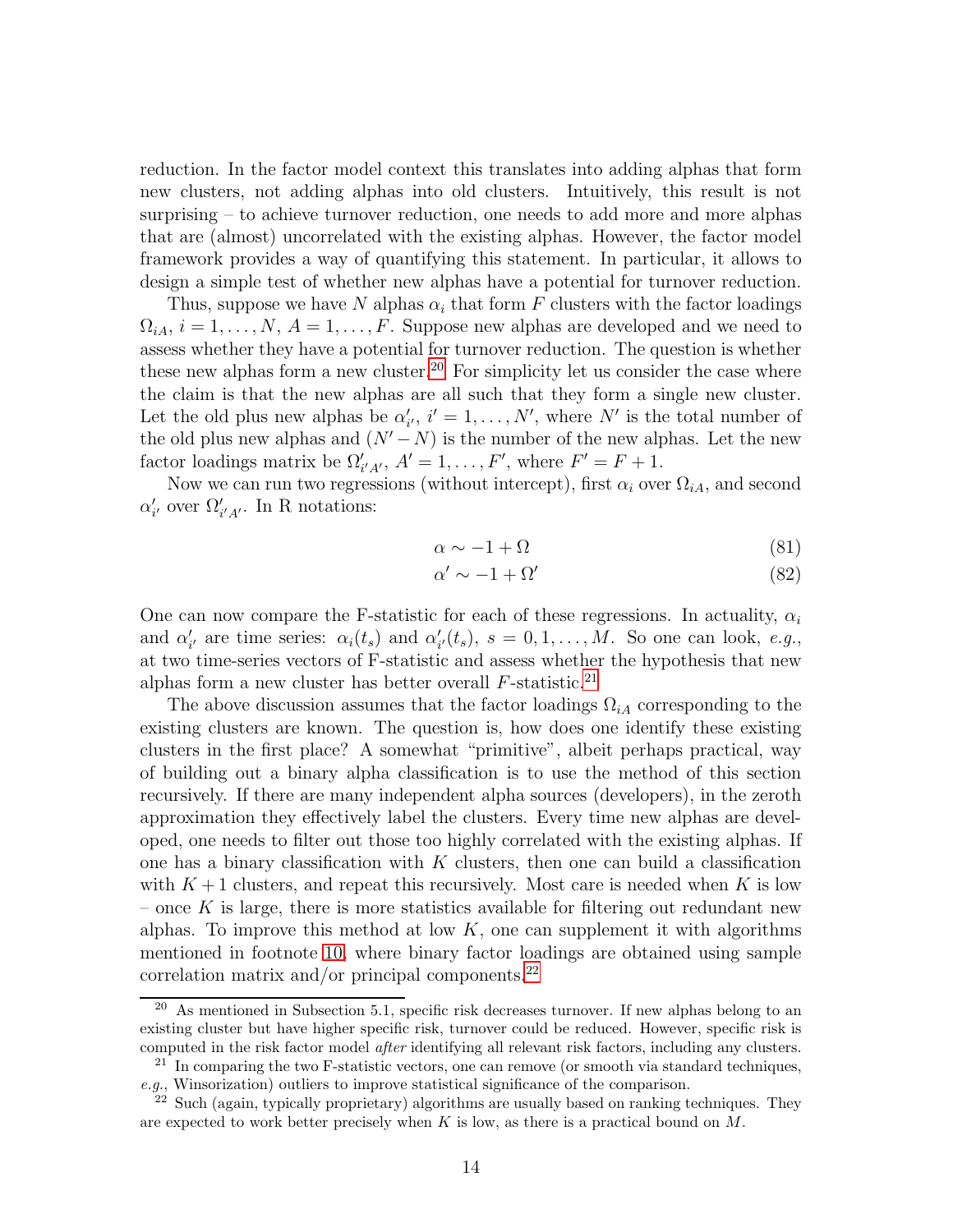### <span id="page-15-4"></span>7 "Power Law" and Number of Clusters

Our main result above is that, using a factor model approach, we arrived at the "power law" [\(29\)](#page-7-0), which suggests that the turnover reduction coefficient  $\rho_*$  is controlled the number of clusters  $F$ :

<span id="page-15-0"></span>
$$
\rho_* \gtrsim \frac{1}{F^{\frac{3}{2}}} \tag{83}
$$

Here we ask two questions. First, can we estimate  $F$  for a given correlation matrix  $\Psi_{ii}$ ? Second, can we increase F indefinitely by increasing N, or is there a limit?

To answer the first question, let us first recall from Eq. [\(60\)](#page-11-0) that

$$
\psi^* \gtrsim \frac{N}{F} \tag{84}
$$

This gives us a simple method for estimating  $F$ :

<span id="page-15-1"></span>
$$
F \gtrsim \frac{N}{\psi^*} \tag{85}
$$

Here the following remark is in order. The lower bound [\(85\)](#page-15-1) is applicable assuming  $N \leq M$ , so that the correlation matrix is nonsingular. If  $M < N$ , then the correlation matrix is singular and the number of clusters  $F \leq M$ , so depending on M the lower bound [\(85\)](#page-15-1) may or may not be informative. As an *illustrative*<sup>[23](#page-15-2)</sup> example, let us use the same Morningstar data as in Fig.1 of (Kakushadze and Liew, 2014) and Fig.1 of (Kakushadze, 2014a), which is the data for 1990-2014 for  $N = 657$  monthly hedge fund returns (HF). For the undeformed<sup>[24](#page-15-3)</sup> correlation matrix of the raw HF we have  $\psi^* \approx 207$  and  $F \gtrsim 3.17$ , and for the corresponding deformed correlation matrix<br>of the rew HF we have  $e^{i\phi} \approx 158$  and  $F \sim 4.15$ . For the undeformed correlation of the raw HF we have  $\psi^* \approx 158$  and  $F \gtrsim 4.15$ . For the undeformed correlation metric of the regiduals (plus the intercepts which have no effect) of the HF ediverted matrix of the residuals (plus the intercepts, which have no effect) of the HF adjusted for RF (whose effect is small) and regressed over Mkt-RF and the Fama-French risk factors SMB, HML, WML, we have  $\psi^* \approx 93.9$  and  $F \approx 7.00$ , and for the corre-<br>sponding deferred extraction metrix we have  $\psi^* \approx 71.1$  and  $F > 0.24$ . Note how sponding deformed correlation matrix we have  $\psi^* \approx 71.1$  and  $F \gtrsim 9.24$ . Note how regressing away Mkt-RF and the Fama-French risk factors, which evidently dominate in the raw HF, improves the lower bound. Also note that in this example M is substantially larger than the lower bound we obtained, so the latter is informative.

<span id="page-15-2"></span><sup>&</sup>lt;sup>23</sup> We emphasize the adjective "illustrative" for the reason that, because various hedge funds in this data do/did not all trade the same underlying instruments and also the corresponding time series are not 100% overlapping (some hedge funds are dead, some are newer than others, etc.), it would not necessarily be correct to assume that their trades could be crossed. Therefore, we use this data only to *illustrate* various properties of the correlation matrix, and not necessarily to directly draw any conclusions about turnover reduction had these alpha streams actually crossed their trades.

<span id="page-15-3"></span> $24$  The raw HF have non-uniform N/As, so the correlation matrix is computed by omitting such pair-wise N/As and, as mentioned in footnote [6,](#page-2-2) has negative eigenvalues, which are dealt with by deforming the correlation matrix using the method discussed in Subsection 3.1 of (Kakushadze, 2014a) based on (Rebonato and Jäckel, 1999) with the non-positive eigenvalues replaced by the smallest positive eigenvalue (which is not a zero distorted by computational rounding) – also see the end of Section 7.1. Here the values we give for  $\psi^*$  and F are rounded to 2 significant figures.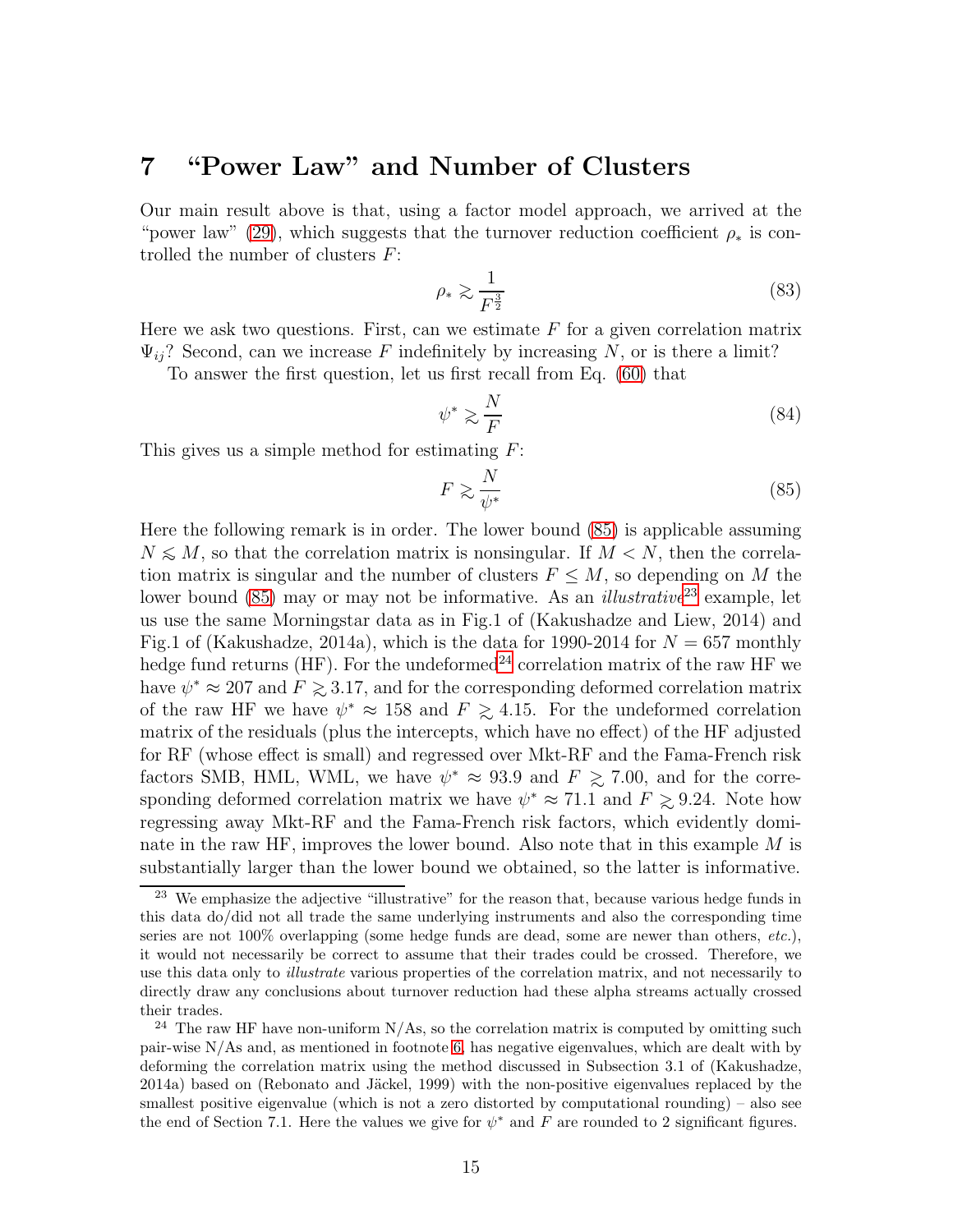#### 7.1 Regression Correlations

Above we discussed how to obtain a lower bound for the number of clusters. A nontrivial method for estimating an upper bound for F is as follows. Let  $\Lambda_{iA}$ ,  $A = 1, \dots K$  be the  $N \times K$  matrix of the first K principal components of  $\Psi_{ij}$ , *i.e.*, the columns of  $\Lambda_{iA}$  are the first K principal components.<sup>[25](#page-16-0)</sup> Next, let  $\epsilon_i(t_s)$  be the time series of the regression residuals, which in R notations reads  $(i.e.,$  the regression is without intercept and with trivial weights):

$$
\widetilde{\alpha} \sim -1 + \Lambda \tag{86}
$$

where (see Section [2\)](#page-2-3)

$$
\widetilde{\alpha}_i \equiv \frac{\alpha_i}{\sigma_i} \tag{87}
$$

Note that

$$
Cov\left(\tilde{\alpha}_i, \tilde{\alpha}_j\right) = Cor\left(\alpha_i, \alpha_j\right) = \Psi_{ij}
$$
\n(88)

In matrix notations we have:

$$
\epsilon(t_s) = (1 - Y) \tilde{\alpha}(t_s) \tag{89}
$$

where

$$
Y \equiv \Lambda \, \left(\Lambda^T \, \Lambda\right)^{-1} \, \Lambda^T \tag{90}
$$

is a projection matrix:  $Y^2 = Y$ .

Note that:

$$
Cov (\epsilon_i, \epsilon_j) = [(1 - Y) \Psi (1 - Y)]_{ij} \equiv \Phi_{ij}
$$
\n(91)

Let

$$
\xi_i^2 \equiv \Phi_{ii} \tag{92}
$$

$$
\widetilde{\epsilon}_i \equiv \frac{\epsilon_i}{\xi_i} \tag{93}
$$

Then

$$
\widetilde{\Phi}_{ij} \equiv \text{Cov}(\widetilde{\epsilon}_i, \ \widetilde{\epsilon}_j) = \text{Cor}(\epsilon_i, \ \epsilon_j) = \frac{1}{\xi_i \ \xi_j} \ \Phi_{ij} \tag{94}
$$

*I.e.*,  $\Phi_{ij}$  is the correlation matrix of the regression residuals  $\epsilon_i$ . Moreover, to compute it, we do not need to know  $\alpha_i$ ; we only need to know the correlation matrix  $\Psi_{ij}$ .

Let

$$
\zeta_1 \equiv \text{Mean}\left(\widetilde{\Phi}_{ij}, \ i \neq j\right) \tag{95}
$$

$$
\zeta_2 \equiv \text{Median}\left(\widetilde{\Phi}_{ij}, \ i \neq j\right) \tag{96}
$$

<span id="page-16-0"></span><sup>&</sup>lt;sup>25</sup> There are other ways of constructing  $\Lambda_{iA}$ , but for our purposes here building it out of the principal components suffices.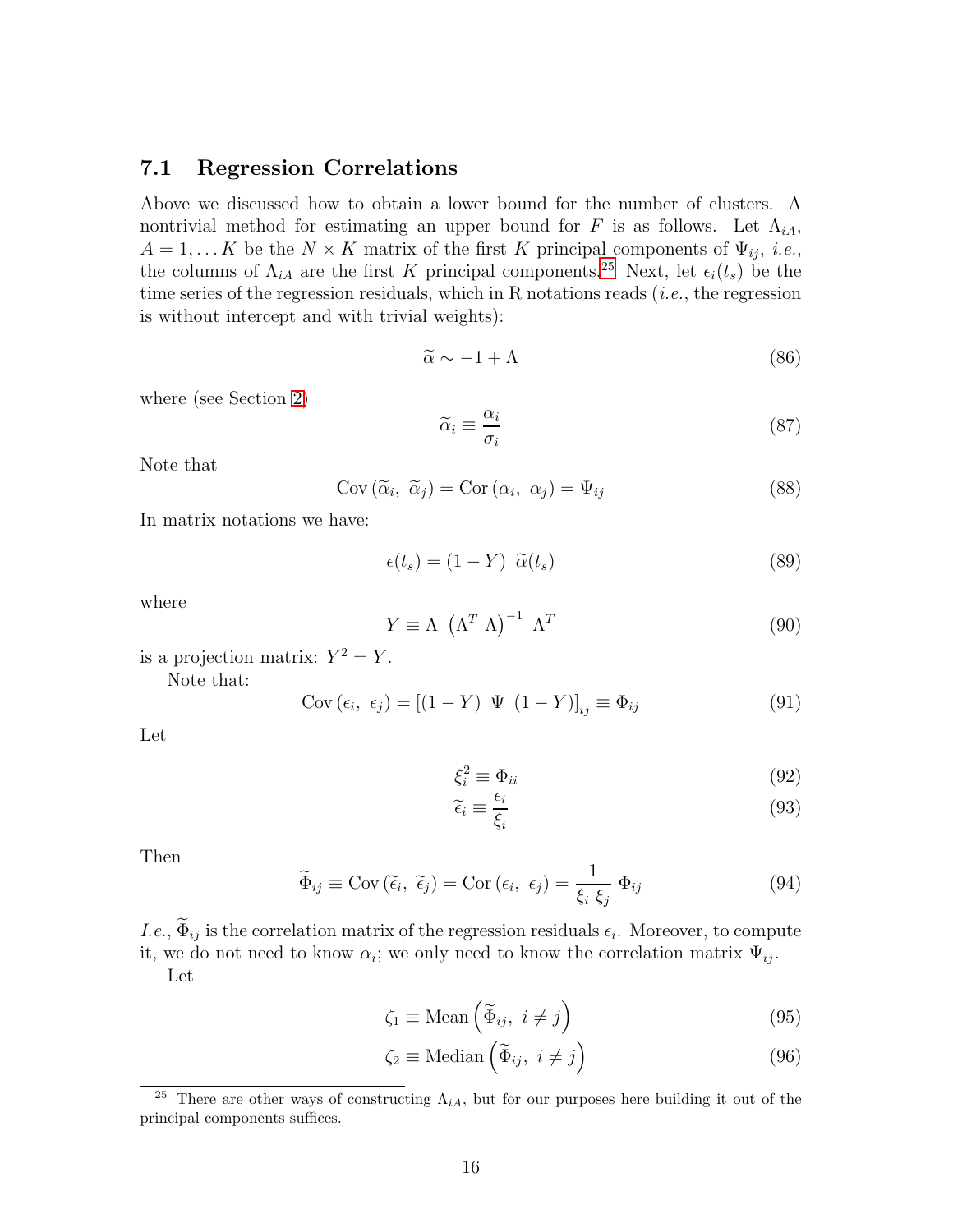By looking at  $\zeta_1$  and  $\zeta_2$  as a function of K, we can determine the value of K above which  $\zeta_1$  and  $\zeta_2$  no longer decrease substantially. This value of K estimates (the upper bound for) the number of clusters F for the correlation matrix  $\Psi_{ij}$ . For the aforementioned case of the HF data the graphs for  $\zeta_1$  and  $\zeta_2$  as functions of K are given by Fig[.1](#page-25-0) and Fig[.2.](#page-26-0) From these graphs we can deduce that  $F$  is between 5 and 10, which is consistent with the above lower bound results based on the largest eigenvalue method. Note that the latter method is based on a binary cluster assumption, whereas the former method is based on non-binary analysis using principal components. These complementary methods can be used to estimate the number of clusters in the case of much larger  $N$ . Also, note that to use the principal component method, the correlation matrix must be positive-definite, so in Fig[.1](#page-25-0) and Fig[.2](#page-26-0) we deformed the correlation matrix using the method discussed in Subsection 3.1 of (Kakushadze, 2014a) based on (Rebonato and Jäckel, 1999) with the nonpositive eigenvalues replaced by the smallest positive eigenvalue (see footnote [24\)](#page-15-3).

### <span id="page-17-0"></span>8 Is There a Limit to Turnover Reduction?

The answer is yes – assuming the number of underlying tradable instruments is finite. Indeed, in this case the investment level is finite, and if we assume that by adding more and more alphas, *i.e.*, by taking  $N \to \infty$ , we can reduce the turnover indefinitely, we would arrive at a static portfolio of finite underlying tradable instruments. A dollar-neutral (or, more generally, "market-neutral") static portfolio cannot have high Sharpe and return. Long-only static portfolios with positive returns do exist –  $S\&P$  is an example, albeit its Sharpe ratio is low.<sup>[26](#page-17-1)</sup> However, a dollar-neutral static portfolio with high Sharpe and return cannot persist for too long. Suppose it does. Let it have  $I$  long and  $I$  short dollar positions. Then by adding I dollar long S&P, we can synthesize a net I dollar long portfolio with the following P&L, volatility and Sharpe:

$$
P = P_1 + P_2 \tag{97}
$$

$$
R = \sqrt{R_1^2 + R_2^2 + 2 \rho R_1 R_2}
$$
 (98)

$$
S = \frac{P}{R} \tag{99}
$$

where  $P_1$  and  $P_2$  are the P&Ls of the dollar-neutral portfolio and S&P,  $R_1$  and  $R_2$ are the corresponding volatilities, and  $\rho$  is the correlation between the P&Ls, which can be assumed to be low:  $|\rho| \ll 1$ . Then it is evident that, if the dollar-neutral portfolio significantly outperforms S&P, the synthetic long portfolio, which is static, outperforms S&P. However, such a condition cannot last long as it will be quickly arbitraged away – the synthetic portfolio is static, hence no apparent obstruction.

<span id="page-17-1"></span><sup>&</sup>lt;sup>26</sup> More precisely, even S&P is not static, it is quasi-static due to periodic re-balancing, but such effects are not important for our discussion here. Also, it is not important here whether a return is positive with respect to a non-negative benchmark.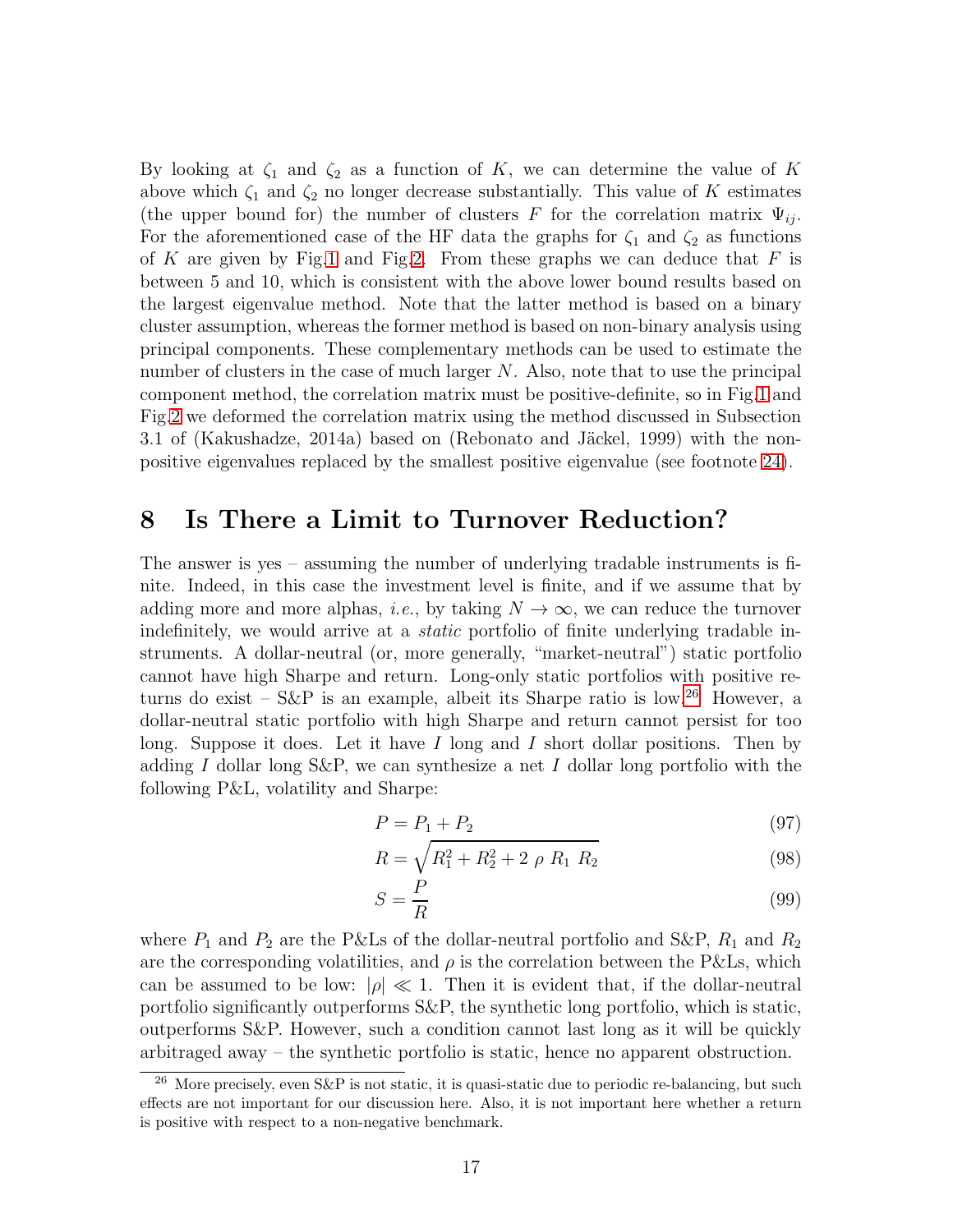The above discussion implies that there is a limit to how much turnover can be reduced. This, in turn, implies that the number of clusters is finite so long as the number of underlying tradable instruments is finite. Once this limit is reached – and the number of clusters for any given set of N alphas can be estimated using the methods discussed in Section [7](#page-15-4) – the development of more and more alphas no longer serves the purpose of reducing the turnover, but rather of improving the return of the portfolio by i) recycling away the alphas with degraded performance and ii) effectively enlarging the weight space and thereby improving the alpha weight optimization. Since the number of clusters is finite, they should be determined and used in order to optimize the search for new alphas to maximize the impact of i) and ii) above. And the large N limit – as in theoretical physics ( $\text{'t Hooft}$ , 1974) – proves to be a powerful tool for understanding turnover reduction and other aspects of portfolios consisting of a large number N of alphas.

### 9 Comments

We end this note with a few clarifying comments. First, (Kakushadze and Liew, 2014), (Kakushadze, 2014a) and this paper assume that all alphas are traded on the same execution platform. In practice this means that the N alphas  $\alpha_i$  are combined with some weights  $w_i$  (typically, via optimization (Kakushadze, 2014c)) into a single alpha, and it is this combined alpha that is traded. This is the efficient way; the internal crossing is automatic. Second, as discussed in more detail in (Kakushadze and Liew, 2014) and (Kakushadze, 2014a), generally, it is no easy feat to precisely describe internal crossing and turnover reduction. In a portfolio consisting of a large number of underlying tradable instruments (*e.g.*, stocks), precise details of internal crossing depend on the detailed portfolio position and trade data. Modeling turnover reduction via alpha correlations is exactly that – modeling. E.g., correlations between trades and correlations between positions are not the same. However, as argued in (Kakushadze, 2014a), notwithstanding the caveats, the spectral model is expected to be a good approximation in the large  $N$  limit for reasonably distributed individual turnovers and weights. In this regard, alphas being optimized, *i.e.*, combined into a single alpha, makes for a significant simplification  $-$  this avoids the issue of timing trades between different alphas, which is what would have to be done had the alphas actually been traded individually. Furthermore, in the large N limit the leading contribution (in the  $1/N$  expansion) into the turnover reduction coefficient has a correlation-like structure (Kakushadze and Liew, 2014), and, as was argued in (Kakushadze, 2014a), this leading contribution is well-approximated (under the aforementioned conditions) by the contribution from the first principal component of the alpha correlation matrix. Third, as mentioned above, the use of the factor model approach and (binary) clusters is a convenient computational tool, which allows us to gain *intuitive* insight into turnover reduction beyond and complementary to the principal component approach of (Kakushadze, 2014a).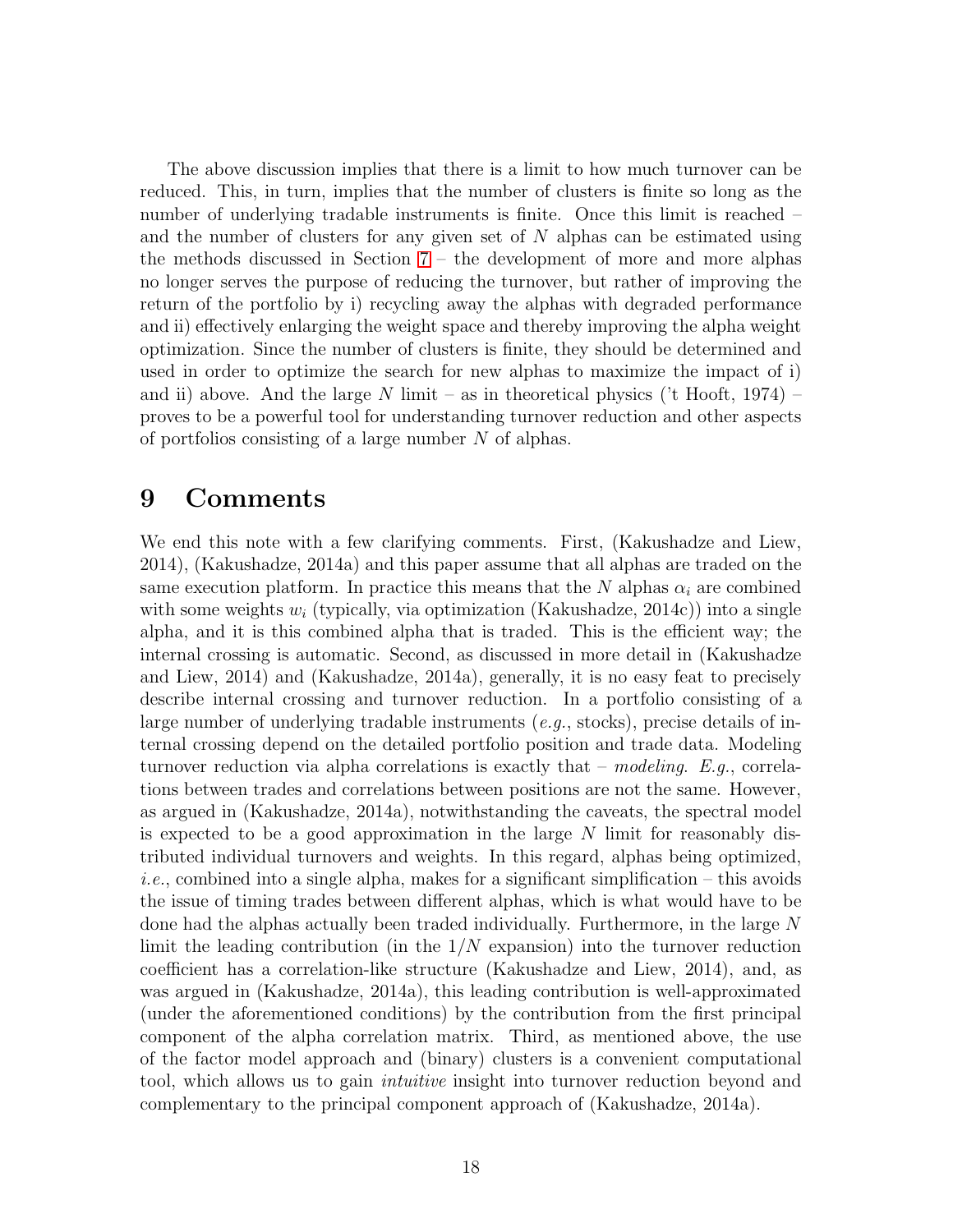# A Properties of Eigenvectors

Here we elaborate on [\(61\)](#page-11-0) we used in Subsection [5.2,](#page-9-0) which may not be evident. To do this, instead of dealing with general factor correlation matrix  $\widehat{\Psi}_{AB}$ , here we will study a simpler case where

$$
\widehat{\Psi}_{AB} \equiv \rho, \quad A \neq B \tag{100}
$$

Let

$$
\widetilde{\chi}^{(A)} \equiv \sum_{B=1}^{F} \sqrt{N_B} \ \chi_B^{(A)} \tag{101}
$$

Then from [\(51\)](#page-10-0) we have:

$$
\chi_C^{(A)} = \rho \ \tilde{\chi}^{(A)} \ \frac{\sqrt{N_C}}{\hat{\psi}^{(A)} - (1 - \rho) \ N_C} \tag{102}
$$

Multiplying both sides by  $\sqrt{N_C}$  and summing over  $C = 1, \ldots, F$ , we obtain:

<span id="page-19-0"></span>
$$
\rho \sum_{C=1}^{F} \frac{N_C}{\hat{\psi}^{(A)} - (1 - \rho) N_C} = 1
$$
\n(103)

The eigenvalues  $\widehat{\psi}^{(A)}$  are the F roots of this equation (assuming for the sake of simplicity that all  $N_C$  are distinct). It further follows from [\(103\)](#page-19-0) that

<span id="page-19-1"></span>
$$
\rho \sum_{C=1}^{F} \frac{1}{\hat{\psi}^{(A)} - (1 - \rho) N_C} = \frac{\phi^*}{\hat{\psi}^{(A)}} \tag{104}
$$

where

<span id="page-19-2"></span>
$$
\phi^* \equiv 1 + \rho \ (F - 1) \tag{105}
$$

is the non-degenerate eigenvalue of  $\hat{\Psi}_{AB}$  – the other  $(F-1)$  eigenvalues  $\phi' \equiv 1 - \rho$ . For  $A \neq B$  we have

$$
\sum_{C=1}^{F} \chi_{C}^{(A)} \chi_{C}^{(B)} = \rho^{2} \tilde{\chi}^{(A)} \tilde{\chi}^{(B)} \sum_{C=1}^{F} \frac{N_{C}}{\left[\hat{\psi}^{(A)} - (1 - \rho) N_{C}\right] \left[\hat{\psi}^{(B)} - (1 - \rho) N_{C}\right]} =
$$
  
\n
$$
= \frac{\rho^{2} \tilde{\chi}^{(A)} \tilde{\chi}^{(B)}}{(1 - \rho) \left(\hat{\psi}^{(B)} - \hat{\psi}^{(A)}\right)} \sum_{C=1}^{F} \left[\frac{\hat{\psi}^{(A)}}{\hat{\psi}^{(A)} - (1 - \rho) N_{C}} - \frac{\hat{\psi}^{(B)}}{\hat{\psi}^{(B)} - (1 - \rho) N_{C}}\right] =
$$
  
\n= 0 (106)

So different eigenvectors are orthogonal to each other, as they should be.

From [\(53\)](#page-10-1) we have:

<span id="page-19-3"></span>
$$
1 = \sum_{C=1}^{F} \left( \chi_C^{(A)} \right)^2 = \rho^2 \left( \tilde{\chi}^{(A)} \right)^2 \sum_{C=1}^{F} \frac{N_C}{\left[ \hat{\psi}^{(A)} - (1 - \rho) N_C \right]^2}
$$
(107)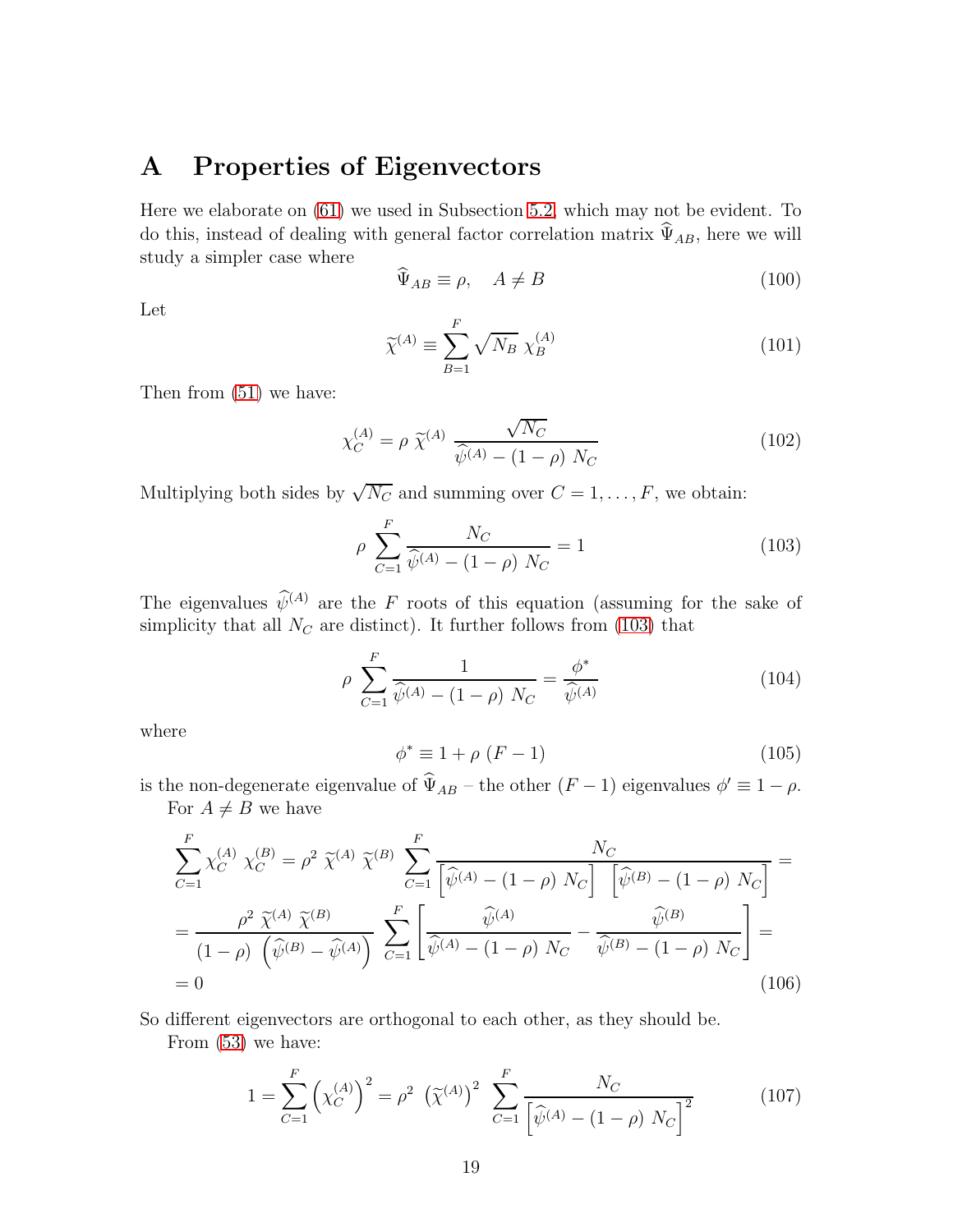The last sum can be tackled as follows. Let  $\partial$  denote the derivative w.r.t.  $\rho$ , e.g.:

$$
\partial \widehat{\psi}^{(A)} \equiv \frac{\partial \psi^{(A)}}{\partial \rho} \tag{108}
$$

Differentiating [\(104\)](#page-19-1) w.r.t.  $\rho$  and rearranging terms, we obtain:

$$
\rho^2 \left[ \hat{\psi}^{(A)} + (1 - \rho) \partial \hat{\psi}^{(A)} \right] \sum_{C=1}^F \frac{N_C}{\left[ \hat{\psi}^{(A)} - (1 - \rho) N_C \right]^2} = \phi^* - \rho \partial \phi^* \tag{109}
$$

Together with [\(105\)](#page-19-2) and [\(107\)](#page-19-3) this gives the following simple expression:

$$
\left(\widetilde{\chi}^{(A)}\right)^2 = \widehat{\psi}^{(A)} + (1 - \rho) \partial \widehat{\psi}^{(A)} \tag{110}
$$

For our purposes here we will not need the explicit form of  $\partial \psi^{(A)}$ .

We are interested in understanding the behavior of

$$
\left| \sum_{i=1}^{N} V_i^* \right| = |\widetilde{\chi}^*| \tag{111}
$$

where  $\widetilde{\chi}^* \equiv \widetilde{\chi}^{(A)}$  for the value of A for which  $\widetilde{\psi}^{(A)} = \widetilde{\psi}^*$ . The largest eigenvalue monotonically increases as  $\rho$  increases from 0 to 1, *i.e.*,  $\partial \hat{\psi}^* \geq 0$ . This then implies [\(61\)](#page-11-0) as we have [\(60\)](#page-11-0). Also, note that  $\det(\widehat{\Psi}') = \det(\widehat{\Psi}) \prod_{A=1}^{F} N_A$ , which implies that as  $\rho$  approaches 1,  $(F - 1)$  eigenvalues go to zero, while the largest eigenvalue goes to N – recall that  $\hat{\Psi}$  has one eigenvalue equal  $\phi^* = 1 + (F - 1) \rho$  and  $(F - 1)$ eigenvalues equal  $\phi' = 1 - \rho$ .

Fig[.3](#page-27-0) is a graph of  $\hat{\psi}^*$  vs.  $\rho$  for a randomly constructed matrix with  $F = 50$  and  $N = 2061$ . Also,  $F = 2$  provides analytical insight into the eigenvalue structure. Let  $N_1 > N_2$ . The eigenvalues are given by

$$
\widetilde{\psi}^{(1)} = \frac{1}{2} \left[ N_1 + N_2 + \sqrt{(N_1 - N_2)^2 + 4 N_1 N_2 \rho^2} \right] \tag{112}
$$

$$
\widetilde{\psi}^{(2)} = \frac{1}{2} \left[ N_1 + N_2 - \sqrt{(N_1 - N_2)^2 + 4 N_1 N_2 \rho^2} \right]
$$
(113)

For  $\rho = 0$  the eigenvalues are  $N_1$  and  $N_2$ . The larger eigenvalue monotonically increases to  $N = N_1 + N_2$  as  $\rho$  increases from 0 to 1, while the lower eigenvalue decreases to 0.

### B Non-binary Case

Here our goal is to estimate [\(80\)](#page-13-0). To do this, let (here we use the notations of Subsection 5.4)

$$
\Lambda_{iA} \equiv \lambda_A + \tilde{\Lambda}_{iA} \tag{114}
$$

$$
\sum_{i=1}^{N} \widetilde{\Lambda}_{iA} \equiv 0 \tag{115}
$$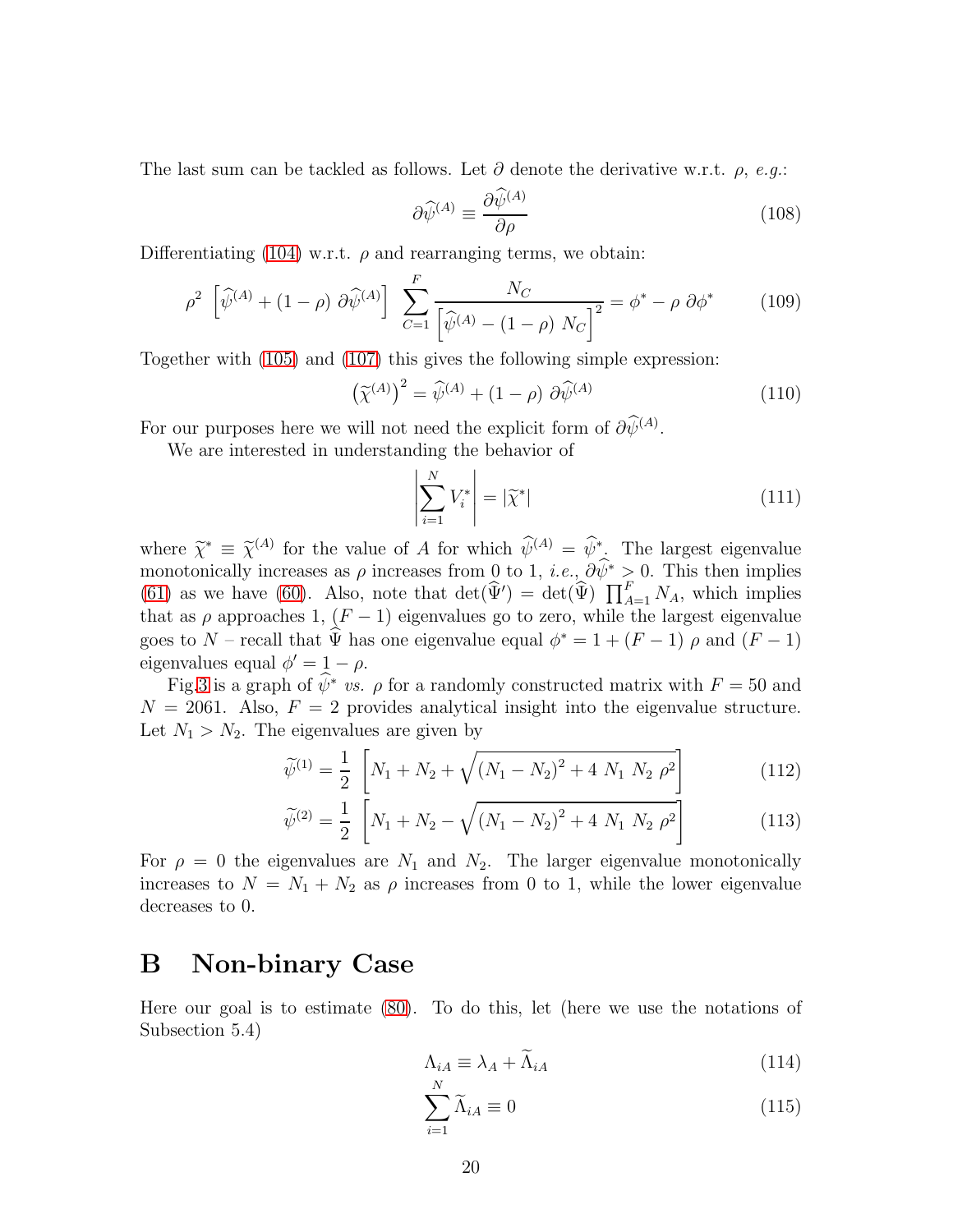*I.e.*,  $\tilde{\Lambda}_{iA}$  are obtained from  $\Lambda_{iA}$  by demeaning its columns. We have

$$
\zeta_A \equiv \sum_{i=1}^N V_i^{(A)} = \frac{N}{\sqrt{\psi^{(A)}}} \sum_{B=1}^F \lambda_B W_{BA}
$$
 (116)

$$
Q_{AB} = N \lambda_A \lambda_B + \widetilde{Q}_{AB} \tag{117}
$$

$$
\widetilde{Q}_{AB} \equiv \sum_{i=1}^{N} \widetilde{\Lambda}_{iA} \ \widetilde{\Lambda}_{iB} \tag{118}
$$

Let

$$
\widetilde{Q} = \widetilde{W} \; \widetilde{Z} \; \widetilde{W}^T \tag{119}
$$

$$
Z = \text{diag}(q_A) \tag{120}
$$

where W is the  $F \times F$  matrix, normalized such that  $W^T W = 1$ , whose columns are the right eigenvectors of  $\widetilde{Q}_{AB}$  corresponding to the eigenvalues  $q_A$ . Note that, up to a similarity transformation,  $Q_{AB}$  is given by a one-factor model:

$$
Q = \widetilde{W} \; \widehat{Q} \; \widetilde{W}^T \tag{121}
$$

$$
\widehat{Q} \equiv q_A \ \delta_{AB} + \widehat{\lambda}_A \ \widehat{\lambda}_B \tag{122}
$$

$$
\widehat{\lambda}_A \equiv \sqrt{N} \sum_{B=1}^F \lambda_B \widetilde{W}_{BA} \tag{123}
$$

Instead of dealing with the most general case, here we will assume that the eigenvalues  $q_A$  are identical:  $q_A \equiv q$ . This can be thought of as an approximation where volatilities  $q_A$  in the above one-factor model are replaced (be it directly or logarith-mically), e.g., by mean (or median) volatility.<sup>[27](#page-21-0)</sup> This approximation will suffice for our purposes here simplifying the math to the point where it is illuminating. We then have

$$
Q_{AB} = N \lambda_A \lambda_B + q \delta_{AB} \tag{124}
$$

$$
\psi^* = N \chi^2 + q \tag{125}
$$

$$
\chi \equiv \sqrt{\sum_{A=1}^{F} \lambda_A^2} \tag{126}
$$

$$
\psi' = q \tag{127}
$$

$$
W_{A*} = \frac{\lambda_A}{\chi} \tag{128}
$$

Here  $\psi^*$  is the largest eigenvalue of  $Q_{AB}$ , while  $\psi'$  are the other (degenerate)  $F-1$ eigenvalues. Also,  $W_{A*}$  is the right eigenvector of  $Q_{AB}$  corresponding to  $\psi^*$ . Thus:

<span id="page-21-1"></span>
$$
\zeta_* = \frac{N}{\sqrt{\psi^*}} \sum_{B=1}^{F} \lambda_B \ W_{B*} = \frac{N \ \chi}{\sqrt{\psi^*}}
$$
(129)

<span id="page-21-0"></span><sup>&</sup>lt;sup>27</sup> This is analogous to our simplifying approximation in Subsection 5.1, where we assumed uniform specific risk across each cluster.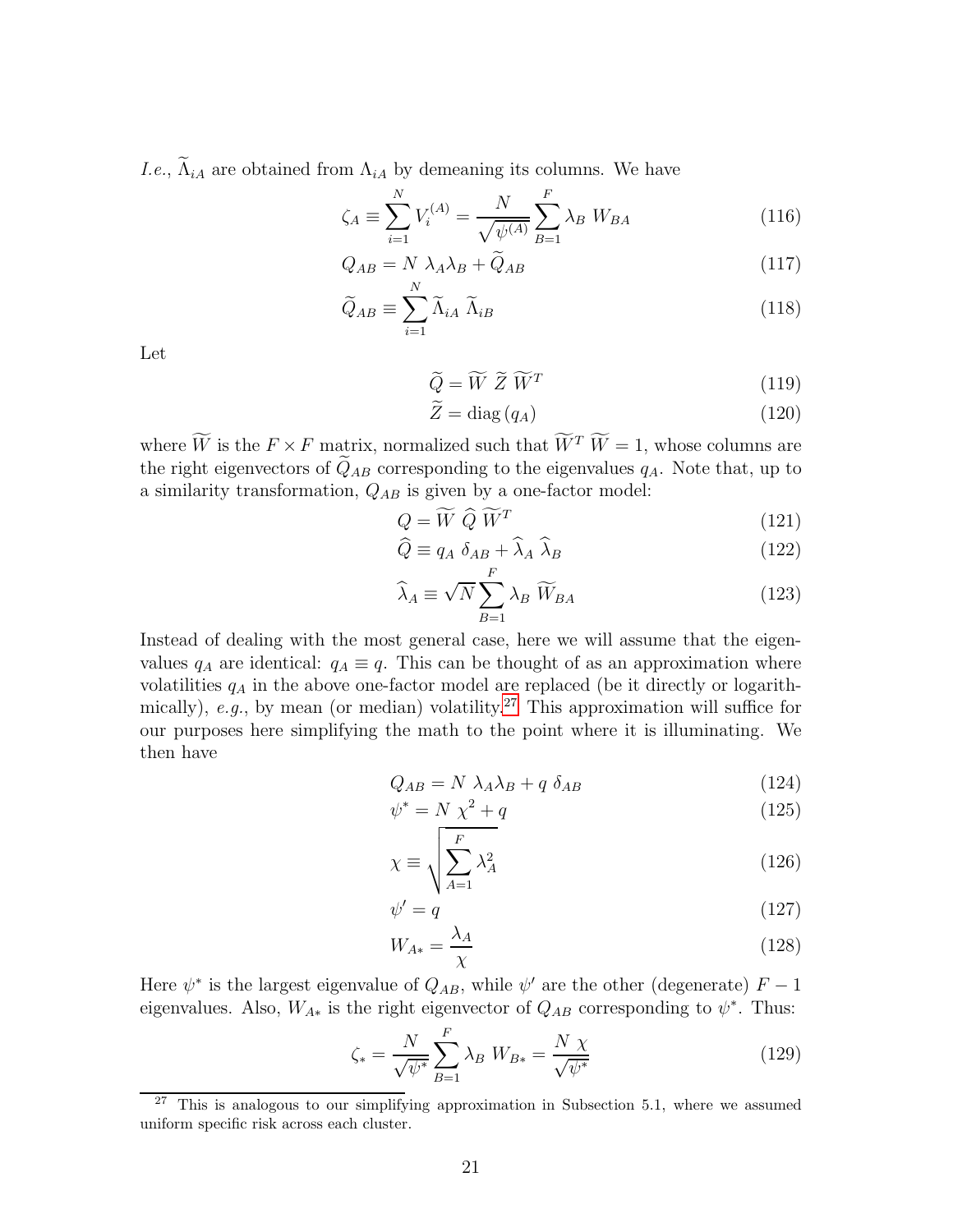Here we need to understand the possible values of  $\chi$  and q. First, note that  $\chi$ cannot vanish. Indeed, if it does, then all  $\lambda_A \equiv 0$ , which would then imply that  $\sum_{j=1}^{N} \Psi_{ij} \equiv 0, i = 1, \ldots, N$ . This would imply that at least some off-diagonal elements of  $\Psi_{ij}$  are negative. Let  $\Psi_{i_1j_1} < 0$  for some  $i_1 \neq j_1$ . Then, by flipping the sign of the alpha corresponding to  $j_1, \alpha'_{j_1} \equiv -\alpha_{j_1}$  (and keeping all other alphas unchanged,  $\alpha'_{j} \equiv \alpha_{j}, j \neq j_{1}$ , we would get the corresponding correlation matrix  $\Psi'_{ij}$ such that  $\sum_{j=1}^{N} \Psi'_{i,j} = -2 \Psi_{i,j} > 0$ . So,  $\chi > 0$ . Also, recall that  $\text{Tr}(Q) = N$ , which gives  $N \chi^2 + F q = N$ , so  $q < N/F$  and  $\psi^* = N \chi^2 + q = N - (F - 1) q > N/F$ , which is consistent with [\(79\)](#page-13-1). However, there is a stronger bound on  $\chi$ . A simple argument goes as follows. Note that  $\sum_{i,j=1}^{N} \Psi_{ij} = N^2 \sum_{A=1}^{N} \lambda_A^2 = N^2 \chi^2$ . On the other hand,  $\sum_{i,j=1}^{N} \Psi_{ij} = N^2 \rho' = N(1 + (N-1)\overline{\rho})$ , where  $\overline{\rho}$  is the mean correlation (see footnote [12\)](#page-5-0). On general grounds (Kakushadze, 2014a), we expect that  $\rho_* = \gamma \rho'$ , where  $\gamma \sim 1$ (and typically  $\gamma > 1$ ). It then follows that  $\chi \approx \sqrt{\rho_*/\gamma}$  and since  $\rho_* = \psi^* \zeta_* / N^{3/2}$ , where  $\zeta_*$  is given by [\(129\)](#page-21-1), we get

$$
\rho_* \approx \frac{\psi^*}{\gamma N} \gtrsim \frac{1}{\gamma F} \tag{130}
$$

So, in the non-binary case we get a higher bound for  $\rho_*$  than in the binary case. This is because in the binary case we actually have diagonal  $Q_{AB} = N_A \delta_{AB} (N_A)$  is defined in Section 5), and  $\zeta_A = \sqrt{N_A}$  in that case (for a diagonal factor covariance matrix).

### References

Ackerman, C., McEnally, R. and Revenscraft, D. (1999) The Performance of Hedge Funds: Risk, Return and Incentives. Journal of Finance 54(3): 833-874.

Agarwal, V. and Naik, N.Y. (2000a) On Taking the "Alternative" Route: The Risks, Rewards, and Performance Persistence of Hedge Funds. Journal of Alternative Investments 2(4): 6-23.

Agarwal, V. and Naik, N.Y. (2000b) Multi-Period Performance Persistence Analysis of Hedge Funds Source. Journal of Financial and Quantitative Analysis 35(3): 327-342.

Amin, G. and Kat, H. (2003) Stocks, Bonds and Hedge Funds: Not a Free Lunch! Journal of Portfolio Management 29(4): 113-120.

Asness, C.S., Krail, R.J. and Liew, J.M. (2001) Do Hedge Funds Hedge? Journal of Portfolio Management 28(1): 6-19.

Brooks, C. and Kat, H.M. (2002) The Statistical Properties of Hedge Fund Index Returns and Their Implications for Investors. Journal of Alternative Investments 5(2): 26-44.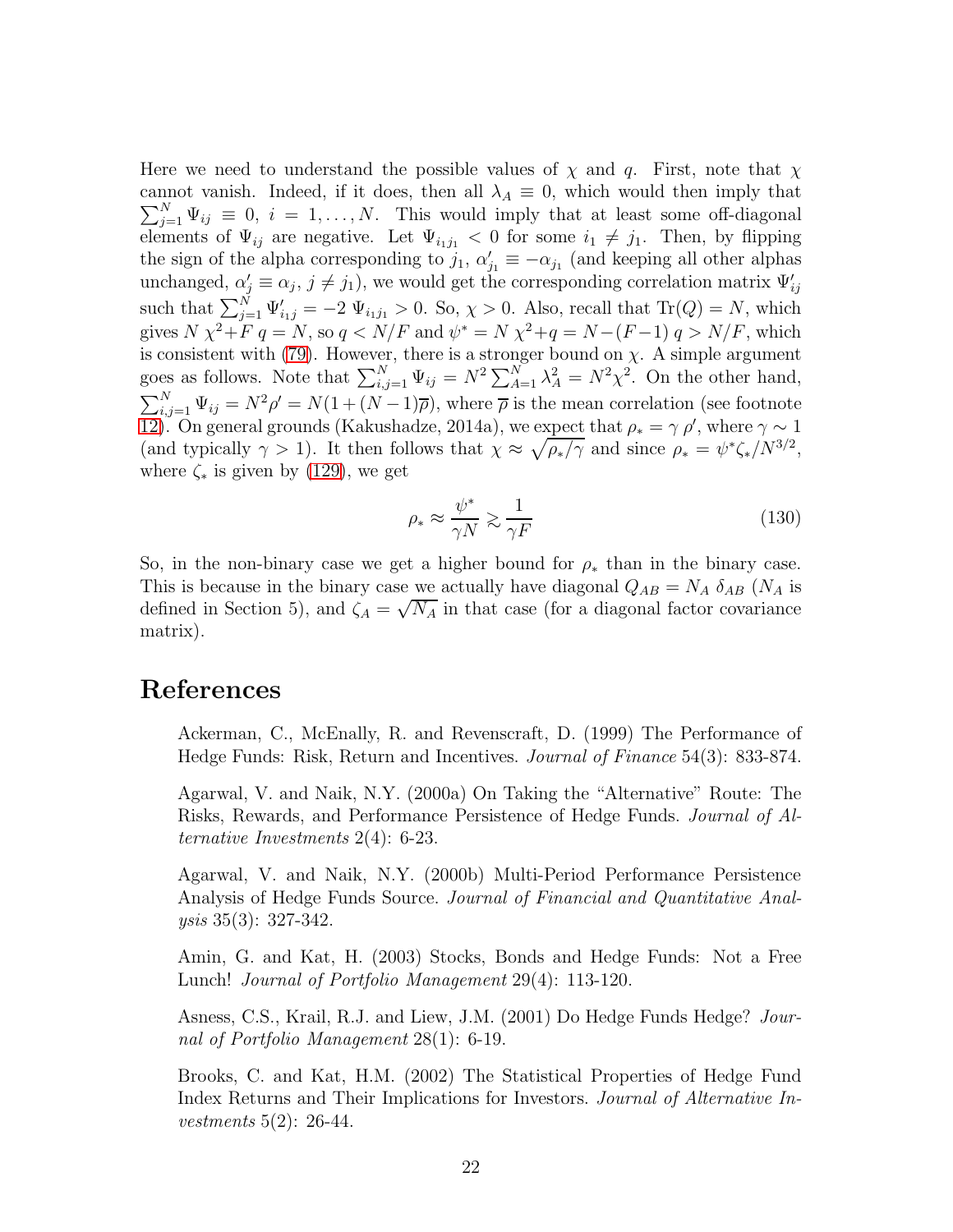Brown, S.J., Goetzmann, W. and Ibbotson, R.G. (1999) Offshore Hedge Funds: Survival and Performance, 1989-1995. Journal of Business 72(1): 91-117.

Chan, N., Getmansky, M., Haas, S.M. and Lo, A.W. (2006) Systemic Risk and Hedge Funds. In: Carey, M. and Stulz, R.M. (eds.) The Risks of Financial Institutions. University of Chicago Press, Chapter 6, pp. 235-338.

Edwards, F.R. and Caglayan, M.O. (2001) Hedge Fund and Commodity Fund Investments in Bull and Bear Markets. Journal of Portfolio Management 27(4): 97-108.

Edwards, F.R. and Liew, J. (1999a) Managed Commodity Funds. Journal of Futures Markets 19(4): 377-411.

Edwards, F.R. and Liew, J. (1999b) Hedge Funds versus Managed Futures as Asset Classes. Journal of Derivatives  $6(4)$ : 45-64.

Fung, W. and Hsieh, D. (1999) A Primer on Hedge Funds. Journal of Empirical Finance 6(3): 309-331.

Fung, W. and Hsieh, D. (2000) Performance Characteristics of Hedge Funds and Commodity Funds: Natural vs. Spurious Biases. Journal of Financial and Quantitative Analysis 35(3): 291-307.

Fung, W. and Hsieh, D. (2001) The Risk in Hedge Fund Strategies: Theory and Evidence from Trend Followers. Review of Financial Studies 14(2): 313-341.

Kakushadze, Z. and Liew, J.K.-S. (2014) Is It Possible to OD on Alpha? SSRN Working Paper,<http://ssrn.com/abstract=2419415> (April 2, 2014); [arXiv:1404.0746.](http://arxiv.org/abs/1404.0746)

Kakushadze, Z. (2014a) Spectral Model of Turnover Reduction. SSRN Working Paper,<http://ssrn.com/abstract=2427049> (April 20, 2014); [arXiv:1404.5050.](http://arxiv.org/abs/1404.5050)

Kakushadze, Z. (2014b) Facror Models for Alpha Streams. SSRN Working Paper,<http://ssrn.com/abstract=2449927> (June 12, 2014); [arXiv:1406.3396.](http://arxiv.org/abs/1406.3396)

Kakushadze, Z. (2014c) Combining Alpha Streams with Costs. The Journal of Risk (forthcoming); SSRN Accepted Paper,<http://ssrn.com/abstract=2438687> (July 7, 2014); [arXiv:1405.4716.](http://arxiv.org/abs/1405.4716)

Kao, D.-L. (2002) Battle for Alphas: Hedge Funds versus Long-Only Portfolios. Financial Analysts Journal 58(2): 16-36.

Liang, B. (1999) On the Performance of Hedge Funds. Financial Analysts Journal 55(4): 72-85.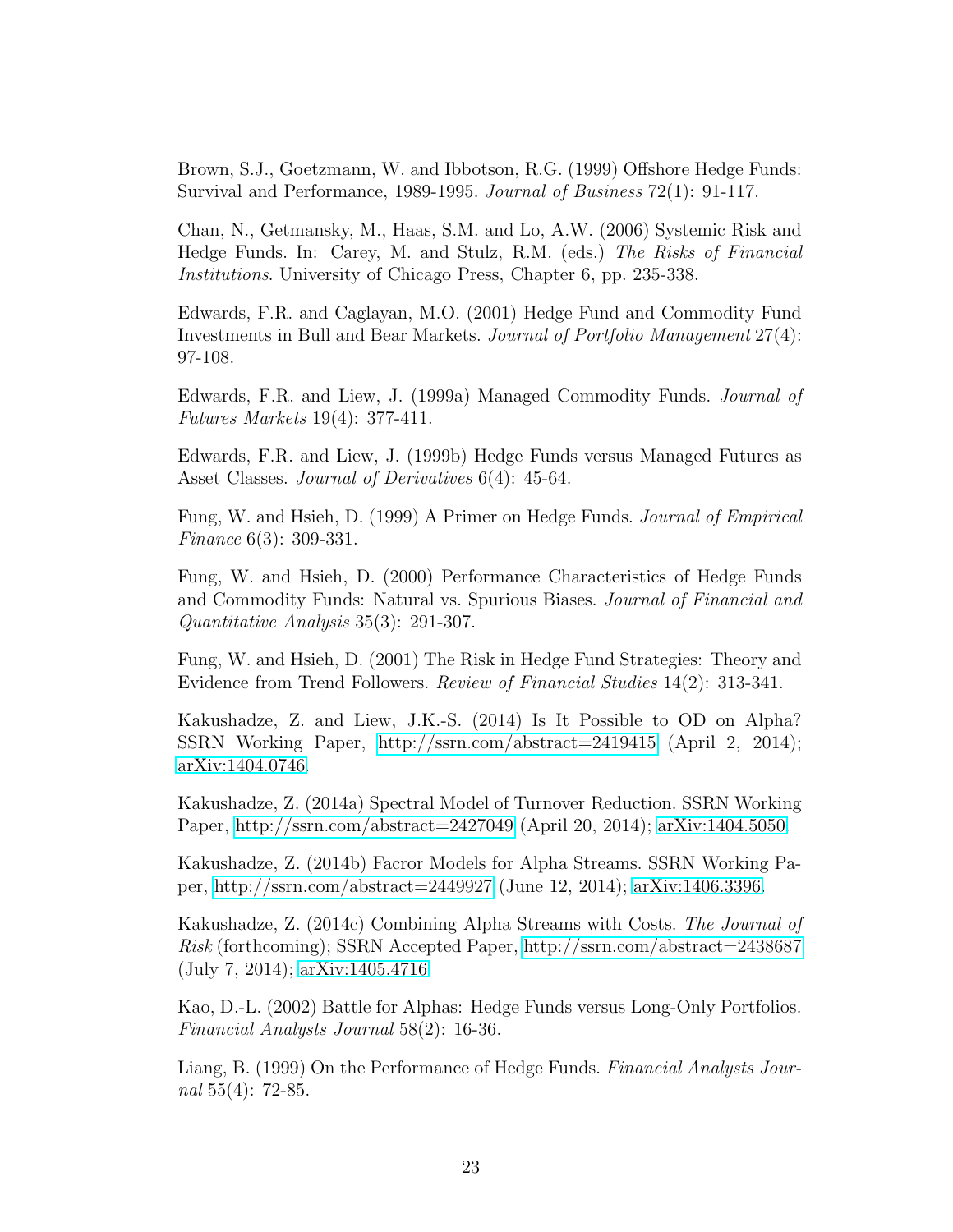Liang, B. (2000) Hedge Funds: The Living and the Dead. Journal of Financial and Quantitative Analysis 35(3): 309-326.

Liang, B. (2001) Hedge Fund Performance: 1990-1999. Financial Analysts Journal  $57(1)$ : 11-18.

Lo, A.W. (2001) Risk Management For Hedge Funds: Introduction and Overview. Financial Analysis Journal 57(6): 16-33.

Rebonato, R. and Jäckel, P. (1999) The most general methodology to create a valid correlation matrix for risk management and option pricing purposes. SSRN Working Paper,<http://ssrn.com/abstract=1969689> (December 7, 2011).

Schneeweis, T., Spurgin, R. and McCarthy, D. (1996) Survivor Bias in Commodity Trading Advisor Performance. Journal of Futures Markets 16(7): 757- 772.

't Hooft, G. (1974) A Planar Diagram Theory For Strong Interactions. Nuclear Physics B72(3):461-473.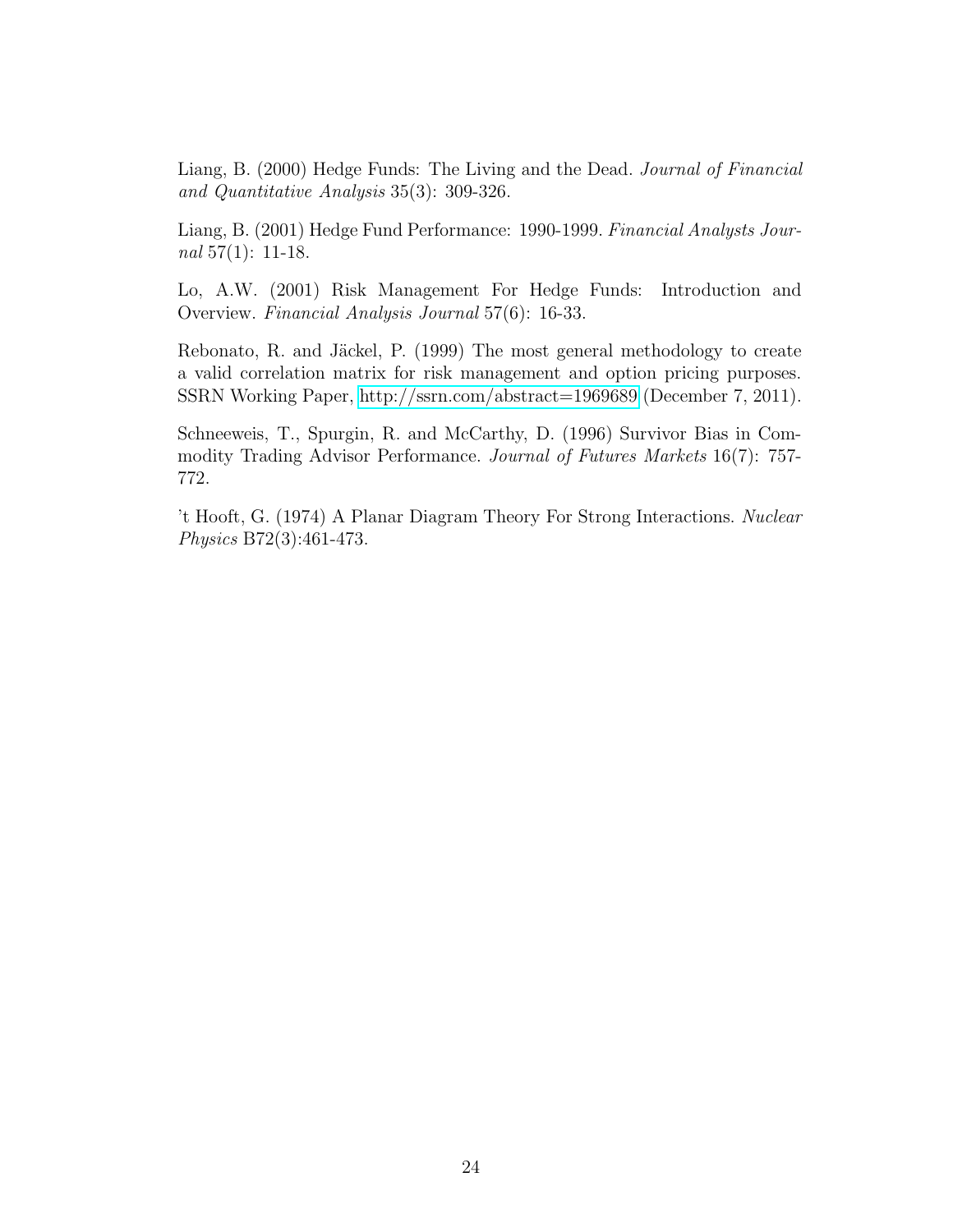

<span id="page-25-0"></span>Figure 1: x-axis: K; y-axis:  $\zeta_1$ . Circles: raw HF; triangles: HF regressed over Mkt-RF and Fama-French risk factors SMB, HML, WML. See Section [7](#page-15-4) for details.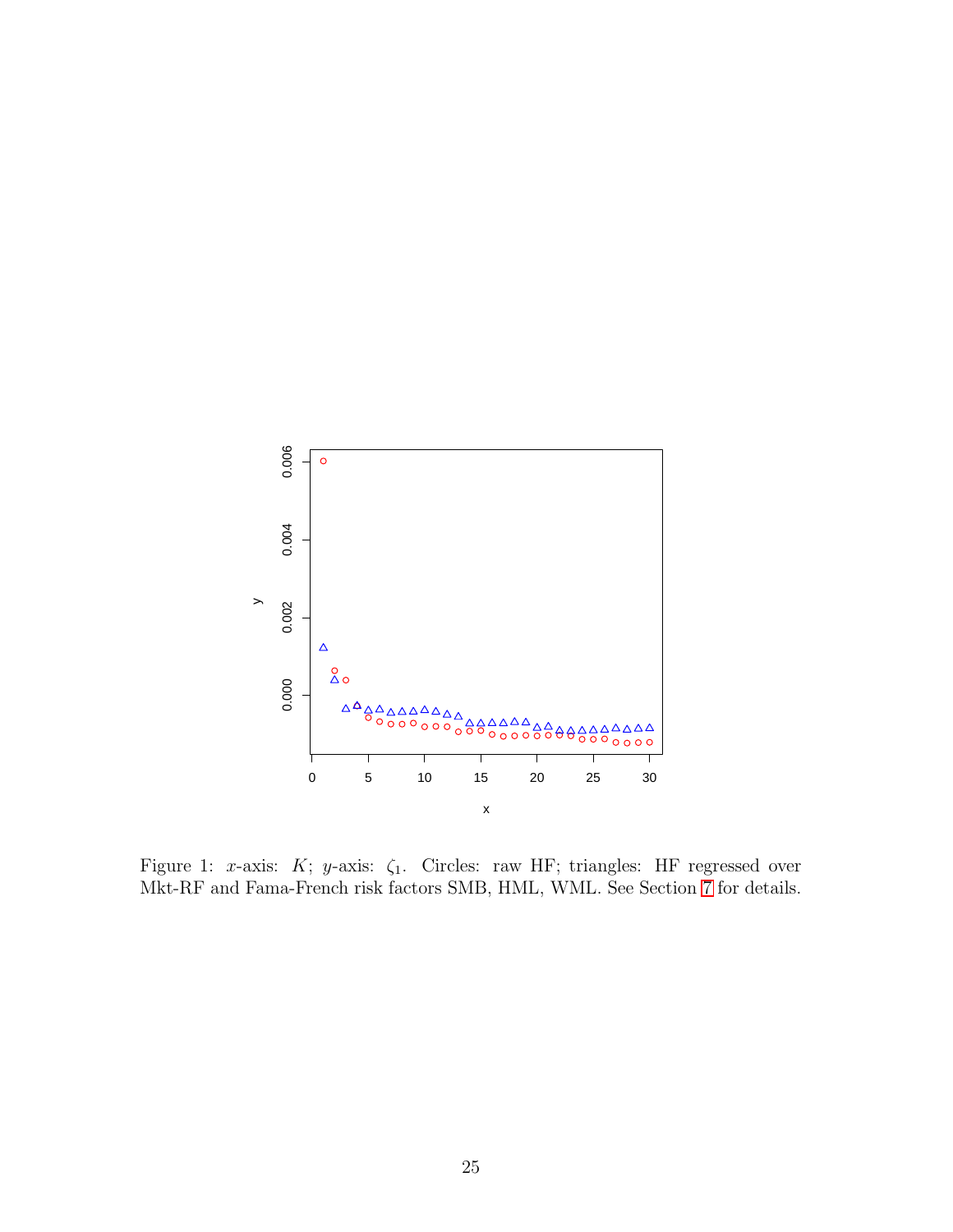

<span id="page-26-0"></span>Figure 2: x-axis: K; y-axis:  $\zeta_2$ . Circles: raw HF; triangles: HF regressed over Mkt-RF and Fama-French risk factors SMB, HML, WML. See Section [7](#page-15-4) for details.